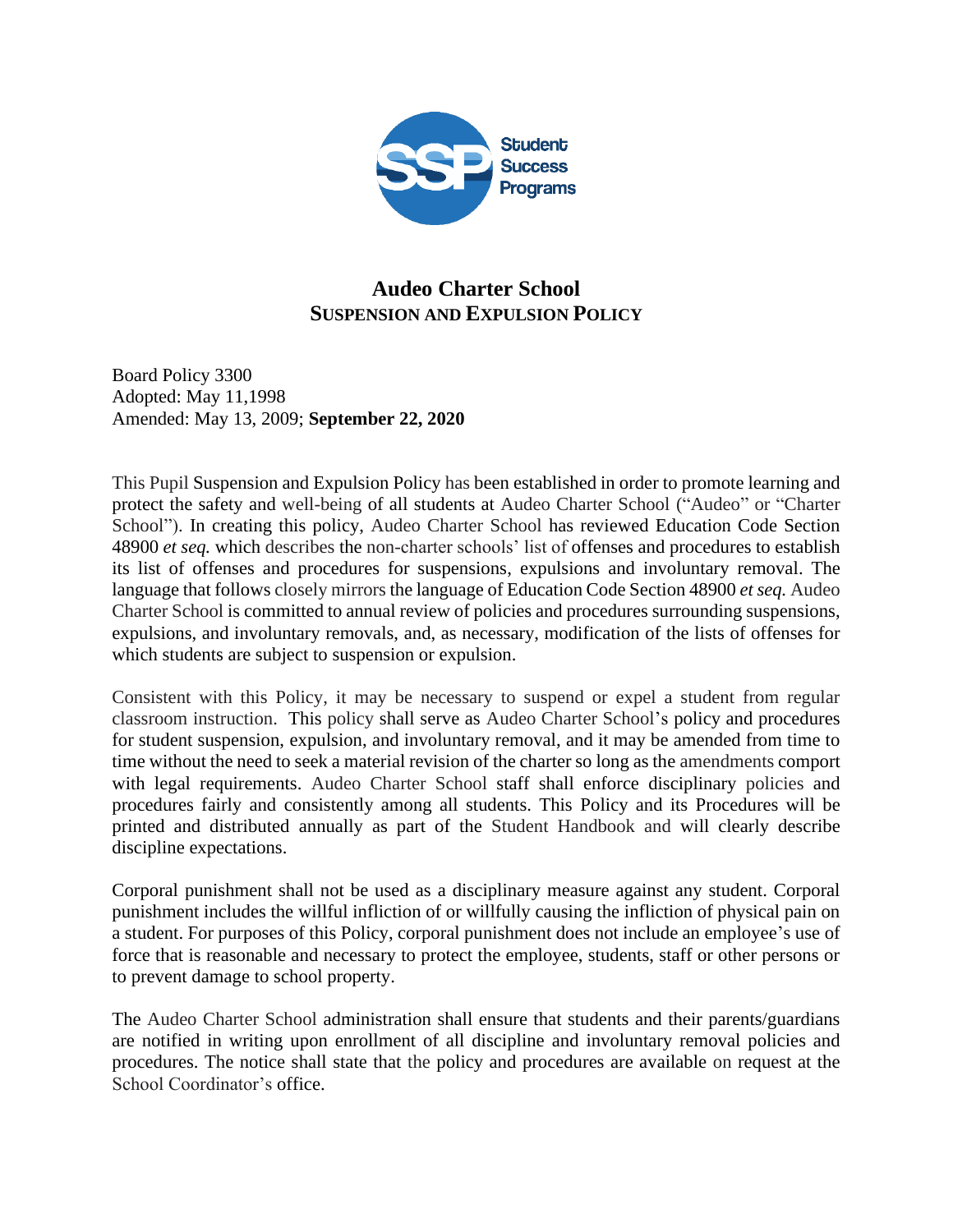Suspended or expelled students shall be excluded from all school and school-related activities unless otherwise agreed during the period of suspension or expulsion.

A student identified as an individual with disabilities or for whom Audeo has a basis of knowledge of a suspected disability pursuant to the Individuals with Disabilities Education Improvement Act of 2004 ("IDEIA") or who is qualified for services under Section 504 of the Rehabilitation Act of 1973 ("Section 504") will be subject to the same grounds for suspension and expulsion and will be accorded the same due process procedures applicable to general education students except when federal and state law mandates additional or different procedures. Audeo Charter School will follow all applicable federal and state laws including but not limited to the California Education Code, when imposing any form of discipline on a student identified as an individual with disabilities or for whom Audeo Charter School has a basis of knowledge of a suspected disability or who is otherwise qualified for such services or protections in according due process to such students.

No student shall be involuntarily removed by the Charter School for any reason unless the parent/guardian of the student has been provided written notice of intent to remove the student no less than five (5) school days before the effective date of the action. The written notice shall be in the native language of the student or the student's parent/guardian or, if the student is a foster child or youth or a homeless child or youth, the student's educational rights holder, and shall inform the student, the student's parent/guardian, or educational rights holder of the basis for which the student is being involuntarily removed and the student's parent, guardian, or educational rights holder's right to request a hearing to challenge the involuntary removal. If a student's parent, guardian, or educational rights holder requests a hearing, the Charter School shall utilize the same hearing procedures specified below for expulsions, before the effective date of the action to involuntarily remove the student. If the student's parent, guardian, or educational rights holder requests a hearing, the student shall remain enrolled and shall not be removed until the Charter School issues a final decision. As used herein, "involuntarily removed" includes disenrolled, dismissed, transferred, or terminated, but does not include removals for misconduct which may be grounds for suspension or expulsion as enumerated below. Students may be involuntarily removed for reasons including, but not limited to, failure to comply with the terms of the student's independent study Master Agreement pursuant to Education Code Section 51747(c)(4).

### **Procedures**

### **A. Grounds for Suspension and Expulsion of Students**

A student may be suspended or expelled for prohibited misconduct if the act is related to school activity or school attendance occurring at any time including but not limited to: a) while on school grounds; b) while going to or coming from school; c) during the lunch period, whether on or off the school campus; or d) during, going to, or coming from a school-sponsored activity.

### **B. Enumerated Offenses**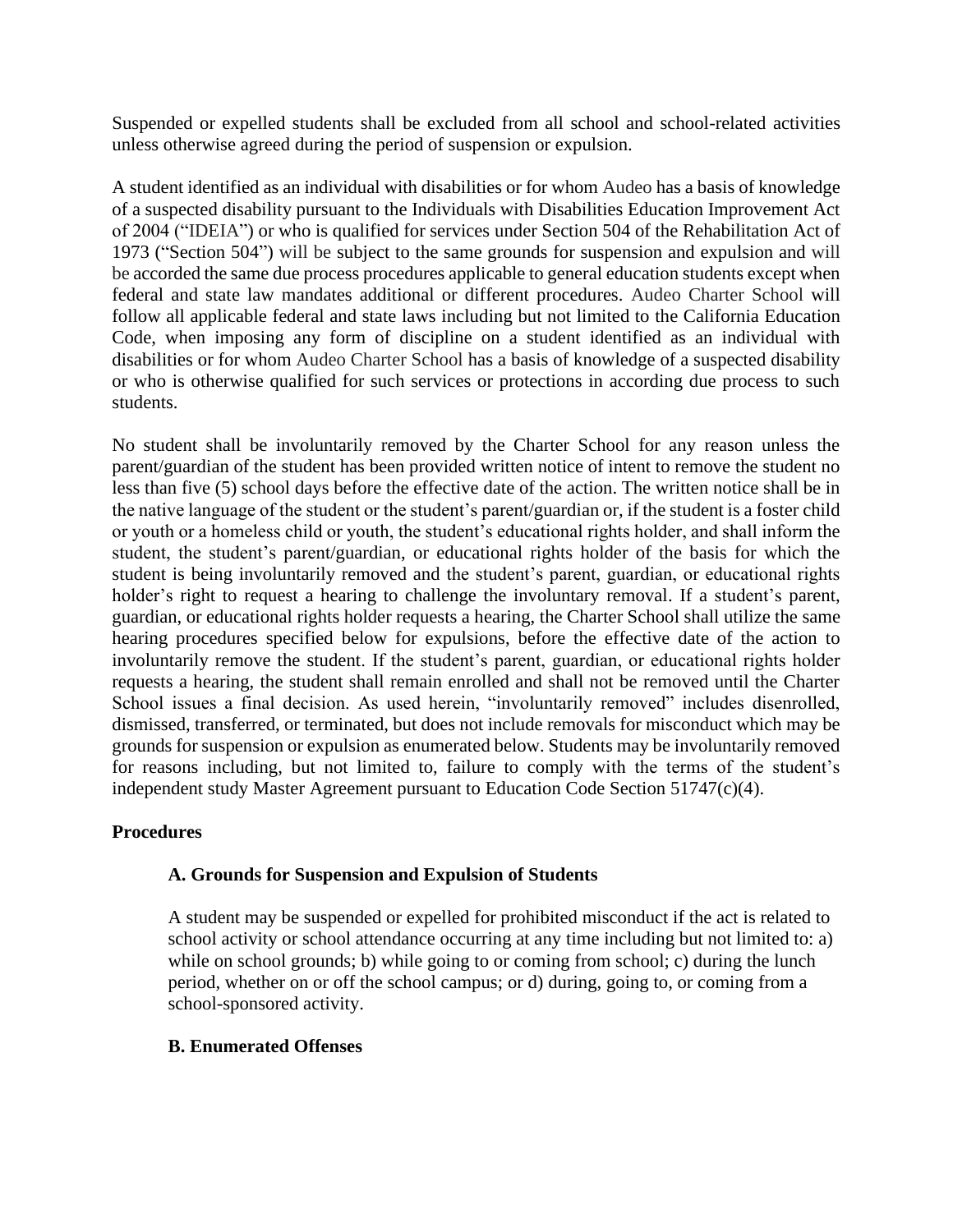1. **Discretionary Suspension Offenses**: Students may be suspended for any of the following acts when it is determined the pupil:

- a) Caused, attempted to cause, or threatened to cause physical injury to another person.
- b) Willfully used force or violence upon the person of another, except self-defense.
- c) Unlawfully possessed, used, or otherwise furnished, or was under the influence of any controlled substance, as defined in Health and Safety Code Sections 11053- 11058, alcoholic beverage, or intoxicant of any kind.
- d) Unlawfully offered, arranged, or negotiated to sell any controlled substance as defined in Health and Safety Code Sections 11053-11058, alcoholic beverage or intoxicant of any kind, and then sold, delivered or otherwise furnished to any person another liquid substance or material and represented same as controlled substance, alcoholic beverage or intoxicant.
- e) Committed or attempted to commit robbery or extortion.
- f) Caused or attempted to cause damage to school property or private property, which includes but is not limited to, electronic files and databases.
- g) Stole or attempted to steal school property or private property, which includes but is not limited to, electronic files and databases.
- h) Possessed or used tobacco or products containing tobacco or nicotine products, including but not limited to cigars, cigarettes, miniature cigars, clove cigarettes, smokeless tobacco, snuff, chew packets and betel. This section does not prohibit the use of his or her own prescription products by a pupil.
- i) Committed an obscene act or engaged in habitual profanity or vulgarity.
- j) Unlawfully possessed or unlawfully offered, arranged, or negotiated to sell any drug paraphernalia, as defined in Health and Safety Code Section 11014.5.
- k) Disrupted school activities or otherwise willfully defied the valid authority of supervisors, teachers, administrators, other school officials, or other school personnel engaged in the performance of their duties. This section shall only apply to students in any of grades 9-12, inclusive.
- l) Knowingly received stolen school property or private property, which includes but is not limited to, electronic files and databases.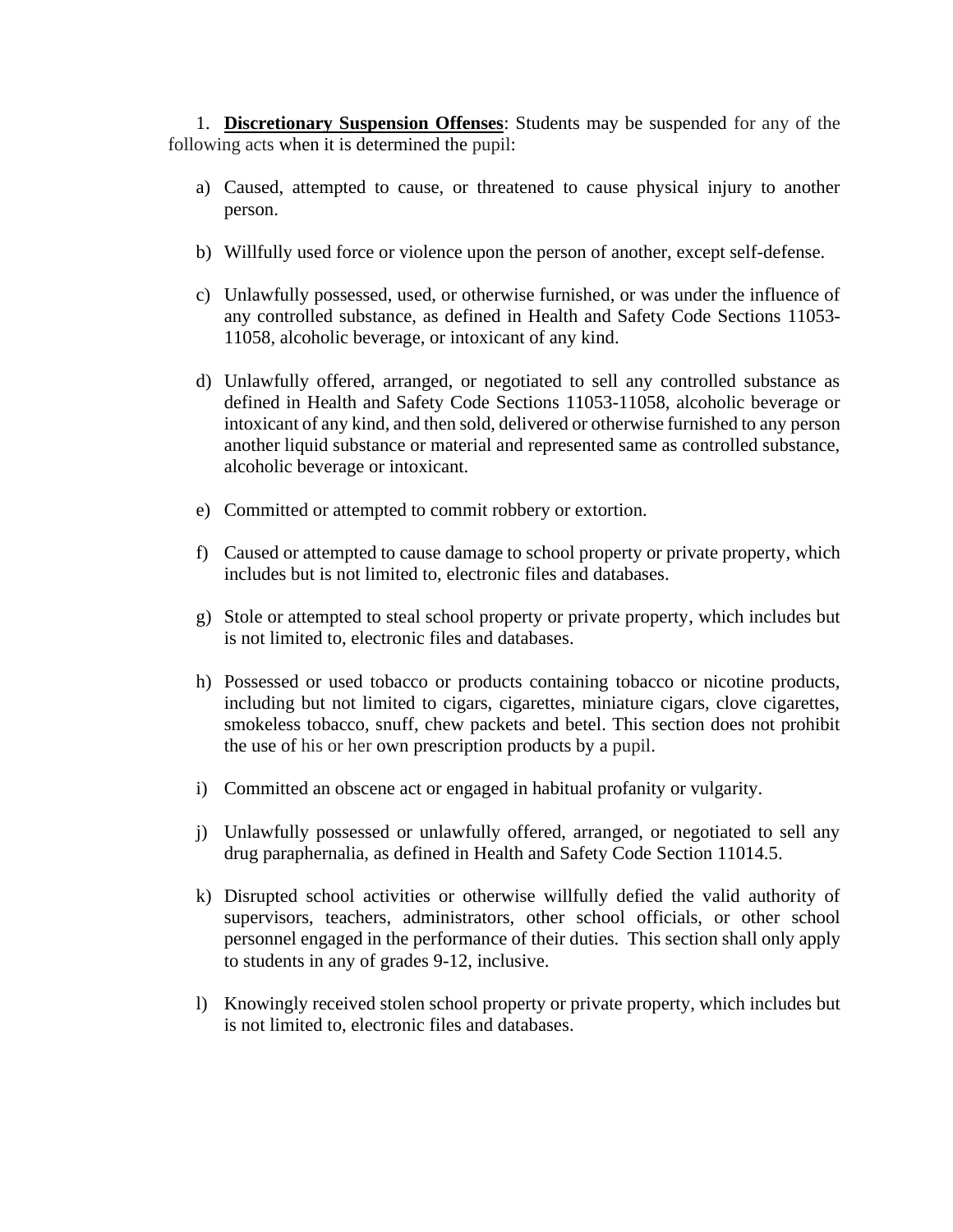- m) Possessed an imitation firearm, i.e.: a replica of a firearm that is so substantially similar in physical properties to an existing firearm as to lead a reasonable person to conclude that the replica is a firearm.
- n) Harassed, threatened, or intimidated a student who is a complaining witness or witness in a school disciplinary proceeding for the purpose of preventing that student from being a witness and/or retaliating against that student for being a witness.
- o) Unlawfully offered, arranged to sell, negotiated to sell, or sold the prescription drug Soma.
- p) Engaged in, or attempted to engage in, hazing. For the purposes of this subdivision, "hazing" means a method of initiation or preinitiation into a pupil organization or body, whether or not the organization or body is officially recognized by an educational institution, which is likely to cause serious bodily injury or personal degradation or disgrace resulting in physical or mental harm to a former, current, or prospective pupil. For purposes of this section, "hazing" does not include athletic events or school-sanctioned events.
- q) Made terroristic threats against school officials and/or school property, which includes but is not limited to, electronic files and databases. For purposes of this section, "terroristic threat" shall include any statement, whether written or oral, by a person who willfully threatens to commit a crime which will result in death, great bodily injury to another person, or property damage in excess of one thousand dollars (\$1,000), with the specific intent that the statement is to be taken as a threat, even if there is no intent of actually carrying it out, which, on its face and under the circumstances in which it is made, is so unequivocal, unconditional, immediate, and specific as to convey to the person threatened, a gravity of purpose and an immediate prospect of execution of the threat, and thereby causes that person reasonably to be in sustained fear for his or her own safety or for his or her immediate family's safety, or for the protection of school property, which includes but is not limited to, electronic files and databases, or the personal property of the person threatened or his or her immediate family.
- r) Committed sexual harassment, as defined in Education Code Section 212.5. For the purposes of this section, the conduct described in Section 212.5 must be considered by a reasonable person of the same gender as the victim to be sufficiently severe or pervasive to have a negative impact upon the individual's academic performance or to create an intimidating, hostile, or offensive educational environment. This section shall apply to pupils in any of grades 4 to 12, inclusive.
- s) Caused, attempted to cause, threaten to cause or participated in an act of hate violence, as defined in subdivision (e) of Section 233 of the Education Code. This section shall apply to pupils in any of grades 4 to 12, inclusive.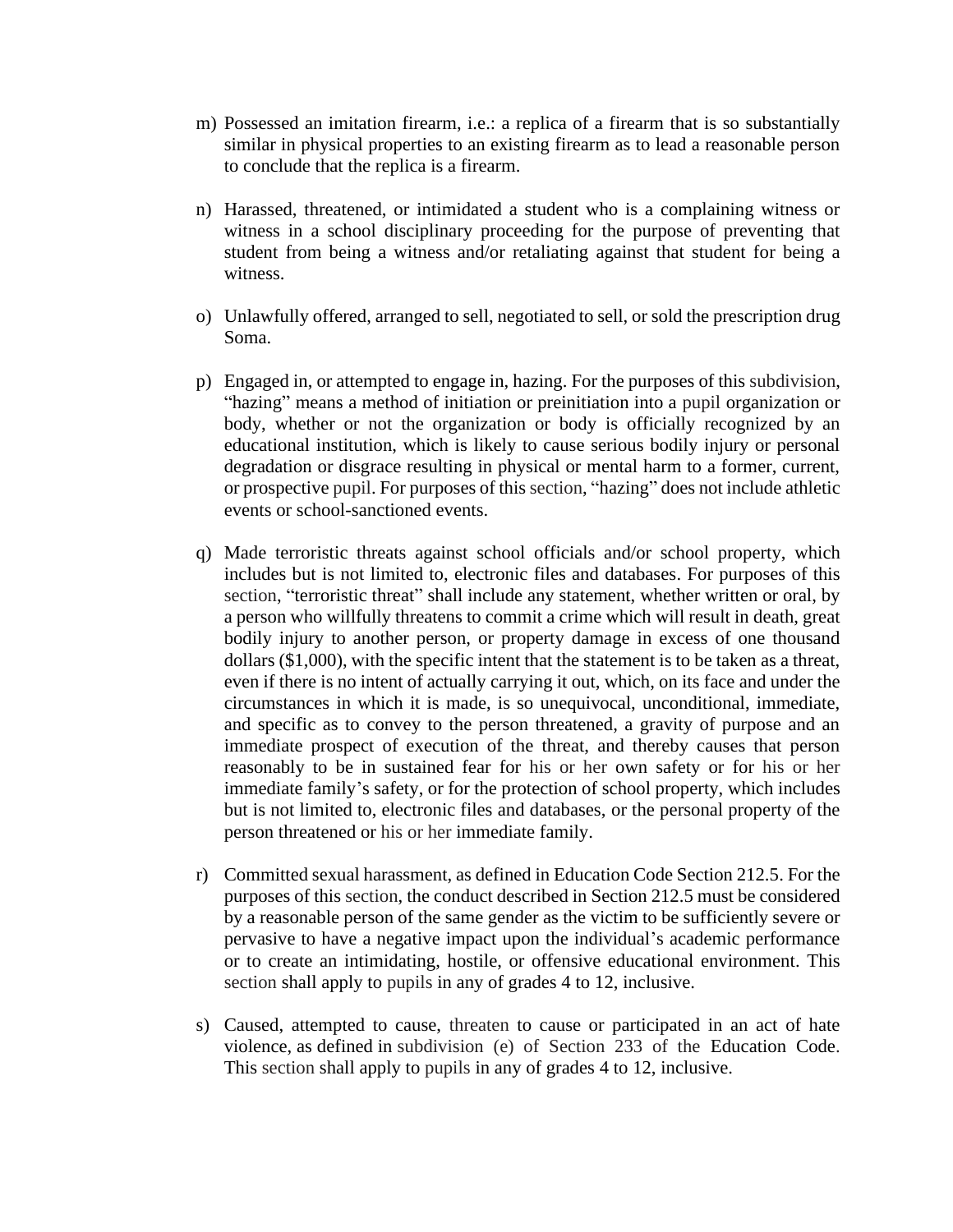- t) Intentionally harassed, threatened or intimidated school personnel or volunteers and/or a student or group of students to the extent of having the actual and reasonably expected effect of materially disrupting class work, creating substantial disorder and invading the rights of either school personnel or volunteers and/or student(s) by creating an intimidating or hostile educational environment. This section shall apply to pupils in any of grades 4 to 12, inclusive.
- u) Engaged in an act of bullying, including, but not limited to, bullying committed by means of an electronic act.
	- 1) "Bullying" means any severe or pervasive physical or verbal act or conduct, including communications made in writing or by means of an electronic act, and including one or more acts committed by a student or group of students which would be deemed hate violence or harassment, threats, or intimidation, which are directed toward one or more students that has or can be reasonably predicted to have the effect of one or more of the following:
		- i. Placing a reasonable student (defined as a student, including, but is not limited to, a student with exceptional needs, who exercises average care, skill, and judgment in conduct for a person of his or her age, or for a person of his or her age with exceptional needs) or students in fear of harm to that student's or those students' person or property.
		- ii. Causing a reasonable student to experience a substantially detrimental effect on his or her physical or mental health.
		- iii. Causing a reasonable student to experience substantial interference with his or her academic performance.
		- iv. Causing a reasonable student to experience substantial interference with his or her ability to participate in or benefit from the services, activities, or privileges provided by the Charter School.
	- 2) "Electronic Act" means the creation or transmission originated on or off the schoolsite, by means of an electronic device, including, but not limited to, a telephone, wireless telephone, or other wireless communication device, computer, or pager, of a communication, including, but not limited to, any of the following:
		- i. A message, text, sound, video, or image.
		- ii. A post on a social network Internet Web site including, but not limited to:
			- (a) Posting to or creating a burn page. A "burn page" means an Internet Web site created for the purpose of having one or more of the effects as listed in subparagraph (1) above.
			- (b) Creating a credible impersonation of another actual pupil for the purpose of having one or more of the effects listed in subparagraph (1) above. "Credible impersonation" means to knowingly and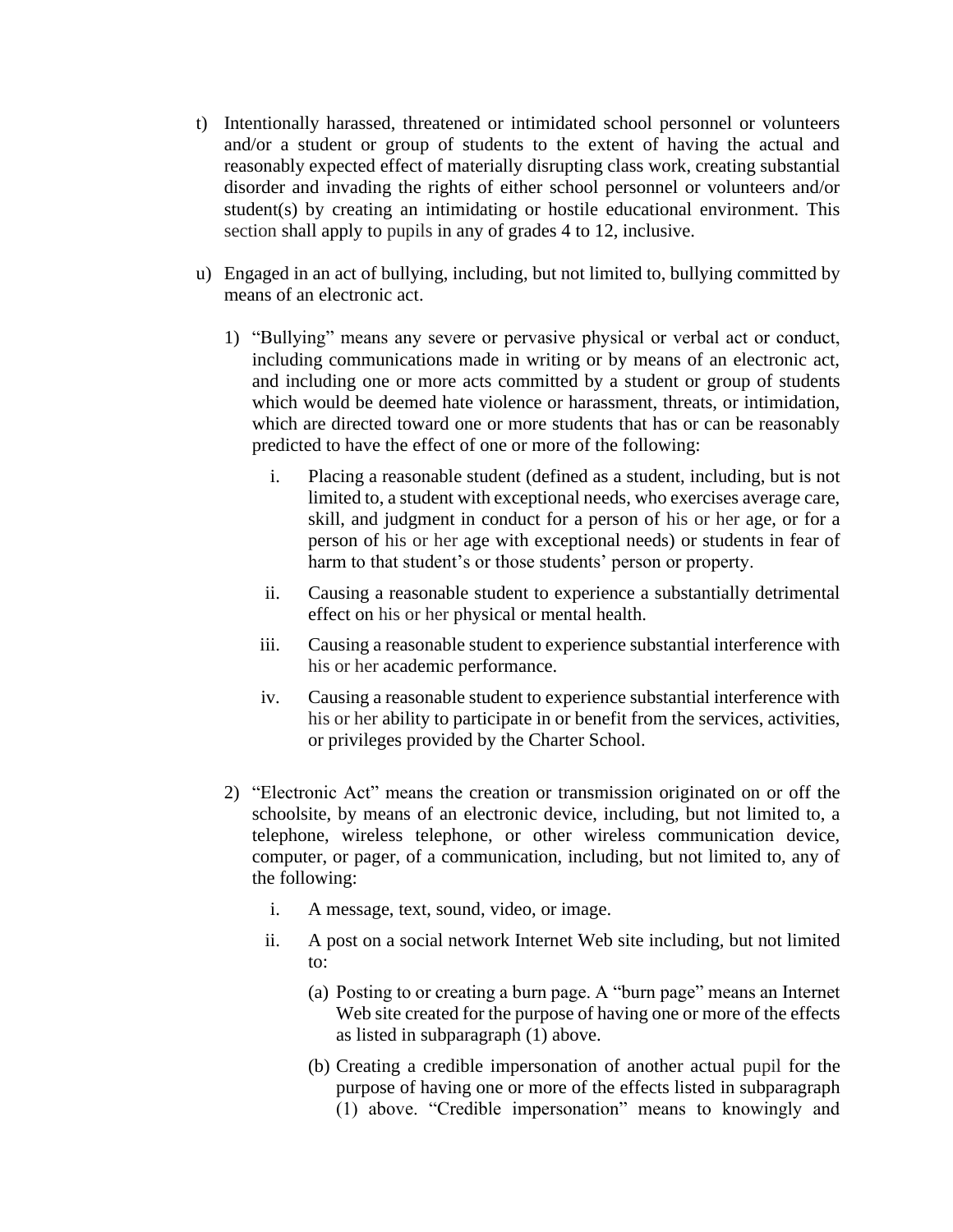without consent impersonate a pupil for the purpose of bullying the pupil and such that another pupil would reasonably believe, or has reasonably believed, that the pupil was or is the pupil who was impersonated.

- (c) Creating a false profile for the purpose of having one or more of the effects listed in subparagraph (1) above. "False profile" means a profile of a fictitious pupil or a profile using the likeness or attributes of an actual pupil other than the pupil who created the false profile.
- iii. An act of cyber sexual bullying.
	- (a) For purposes of this policy, "cyber sexual bullying" means the dissemination of, or the solicitation or incitement to disseminate, a photograph or other visual recording by a student to another student or to school personnel by means of an electronic act that has or can be reasonably predicted to have one or more of the effects described in subparagraphs (i) to (iv), inclusive, of paragraph (1). A photograph or other visual recording, as described above, shall include the depiction of a nude, semi-nude, or sexually explicit photograph or other visual recording of a minor where the minor is identifiable from the photograph, visual recording, or other electronic act.
	- (b) For purposes of this policy, "cyber sexual bullying" does not include a depiction, portrayal, or image that has any serious literary, artistic, educational, political, or scientific value or that involves athletic events or school-sanctioned activities.
- 3) Notwithstanding subparagraphs (1) and (2) above, an electronic act shall not constitute pervasive conduct solely on the basis that it has been transmitted on the Internet or is currently posted on the Internet.
- v) A pupil who aids or abets, as defined in Section 31 of the Penal Code, the infliction or attempted infliction of physical injury to another person may be subject to suspension, but not expulsion, except that a pupil who has been adjudged by a juvenile court to have committed, as an aider and abettor, a crimeof physical violence in which the victim suffered great bodily injury or serious bodily injury shall be subject to discipline pursuant to subdivision  $(1)(a)-(b)$ .
- w) Possessed, sold, or otherwise furnished any knife or other dangerous object of no reasonable use to the student unless, in the case of possession of any object of this type, the student had obtained written permission to possess the item from a certificated school employee, with the School Coordinator or designee's concurrence.
- 2. Non-Discretionary Suspension Offenses: Students must be suspended and recommended for expulsion for any of the following acts when it is determined the student: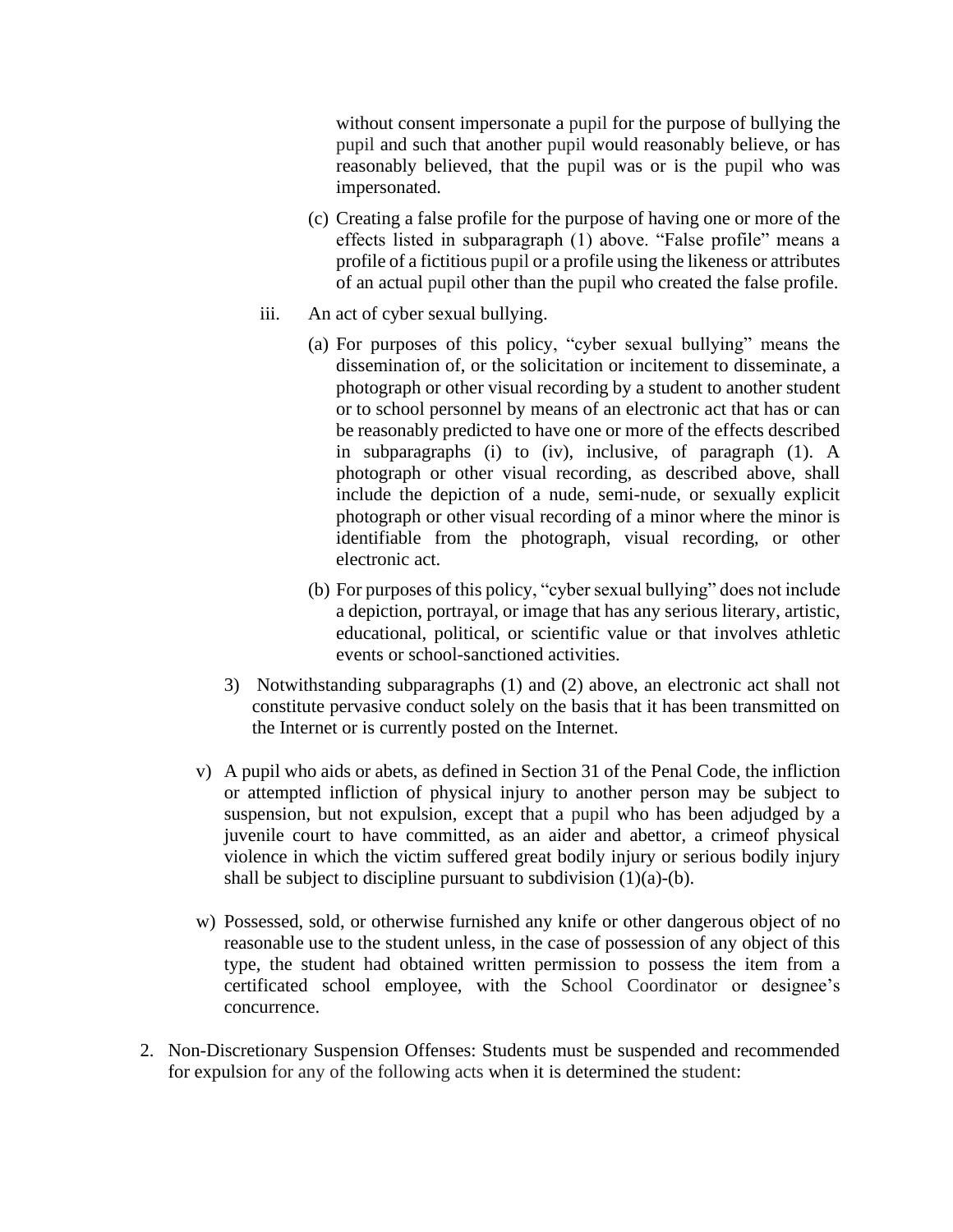- a) Possessed, sold, or otherwise furnished any firearm, explosive, or other destructive device unless, in the case of possession of any device of this type, the student had obtained written permission to possess the item from a certificated school employee, with the School Coordinator or designee's concurrence.
- b) Brandished a knife at another person.
- c) Unlawfully sold a controlled substance listed in Health and Safety Code Section 11053, et seq.
- d) Committed or attempted to commit a sexual assault or committed a sexual battery as defined in Penal Code Sections 261, 266c, 286, 287, 288, or 289 of former Section 288a of the Penal Code or committed a sexual battery as defined in Penal Code Section 243.4
- 3. **Discretionary Expellable Offenses**: Students may be recommended for expulsion for any of the following acts when it is determined the pupil:
	- a) Caused, attempted to cause, or threatened to cause physical injury to another person.
	- b) Willfully used force or violence upon the person of another, except self-defense.
	- c) Unlawfully possessed, used, or otherwise furnished, or was under the influence of any controlled substance, as defined in Health and Safety Code Sections 11053- 11058, alcoholic beverage, or intoxicant of any kind.
	- d) Unlawfully offered, arranged, or negotiated to sell any controlled substance as defined in Health and Safety Code Sections 11053-11058, alcoholic beverage or intoxicant of any kind, and then sold, delivered or otherwise furnished to any person another liquid substance or material and represented same as controlled substance, alcoholic beverage or intoxicant.
	- e) Committed or attempted to commit robbery or extortion.
	- f) Caused or attempted to cause damage to school property or private property, which includes but is not limited to, electronic files and databases.
	- g) Stole or attempted to steal school property or private property, which includes but is not limited to, electronic files and databases.
	- h) Possessed or used tobacco or products containing tobacco or nicotine products, including but not limited to cigars, cigarettes, miniature cigars, clove cigarettes, smokeless tobacco, snuff, chew packets and betel. This section does not prohibit the use of his or her own prescription products by a pupil.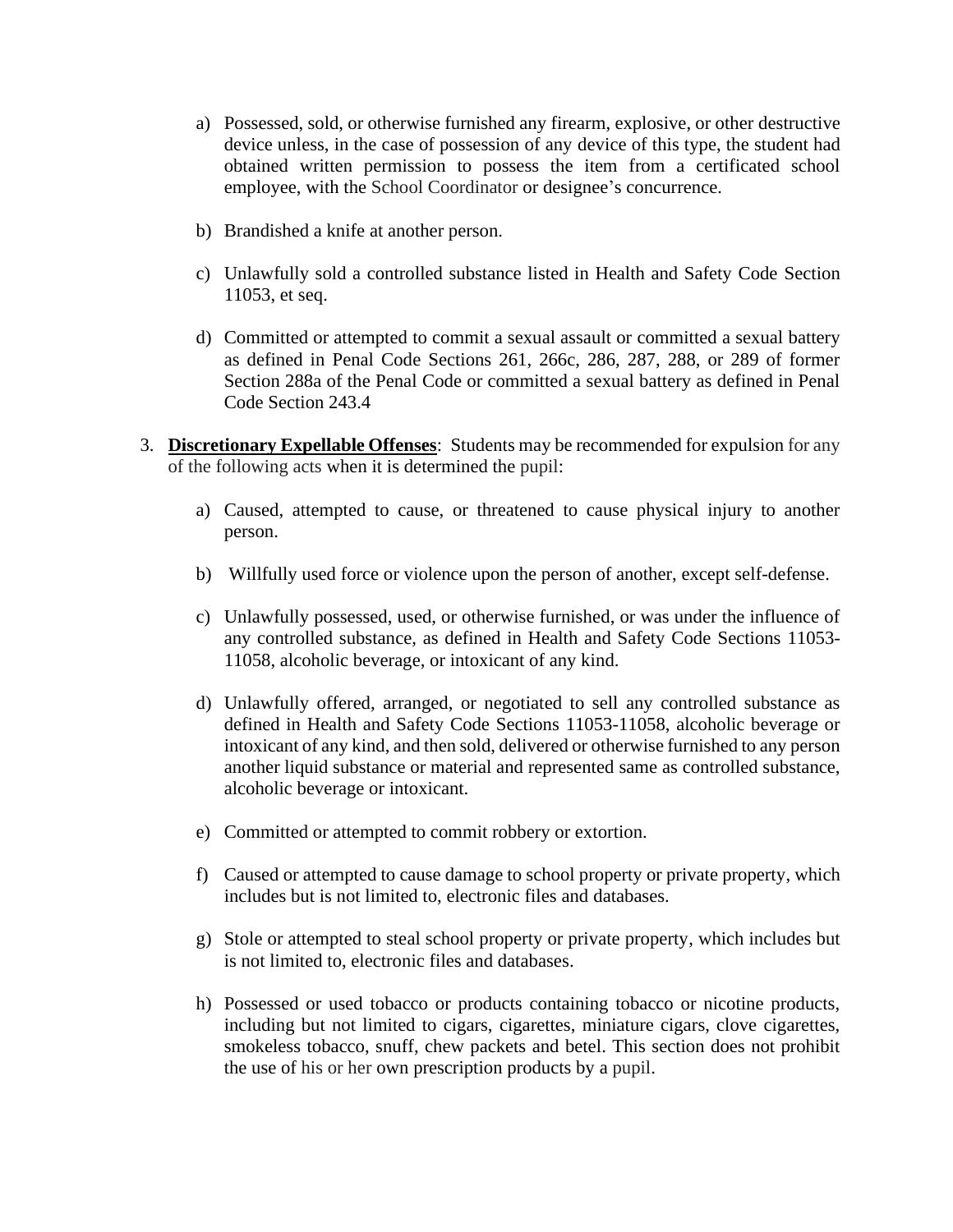- i) Committed an obscene act or engaged in habitual profanity or vulgarity.
- j) Unlawfully possessed or unlawfully offered, arranged, or negotiated to sell any drug paraphernalia, as defined in Health and Safety Code Section 11014.5.
- k) Knowingly received stolen school property or private property, which includes but is not limited to, electronic files and databases.
- l) Possessed an imitation firearm, i.e.: a replica of a firearm that is so substantially similar in physical properties to an existing firearm as to lead a reasonable person to conclude that the replica is a firearm.
- m) Harassed, threatened, or intimidated a student who is a complaining witness or witness in a school disciplinary proceeding for the purpose of preventing that student from being a witness and/or retaliating against that student for being a witness.
- n) Unlawfully offered, arranged to sell, negotiated to sell, or sold the prescription drug Soma.
- o) Engaged in, or attempted to engage in, hazing. For the purposes of this subdivision, "hazing" means a method of initiation or preinitiation into a pupil organization or body, whether or not the organization or body is officially recognized by an educational institution, which is likely to cause serious bodily injury or personal degradation or disgrace resulting in physical or mental harm to a former, current, or prospective pupil. For purposes of this section, "hazing" does not include athletic events or school-sanctioned events.
- p) Made terroristic threats against school officials and/or school property, which includes but is not limited to, electronic files and databases. For purposes of this section, "terroristic threat" shall include any statement, whether written or oral, by a person who willfully threatens to commit a crime which will result in death, great bodily injury to another person, or property damage in excess of one thousand dollars (\$1,000), with the specific intent that the statement is to be taken as a threat, even if there is no intent of actually carrying it out, which, on its face and under the circumstances in which it is made, is so unequivocal, unconditional, immediate, and specific as to convey to the person threatened, a gravity of purpose and an immediate prospect of execution of the threat, and thereby causes that person reasonably to be in sustained fear for his or her own safety or for his or her immediate family's safety, or for the protection of school property, which includes but is not limited to, electronic files and databases, or the personal property of the person threatened or his or her immediate family.
- q) Committed sexual harassment, as defined in Education Code Section 212.5. For the purposes of this section, the conduct described in Section 212.5 must be considered by a reasonable person of the same gender as the victim to be sufficiently severe or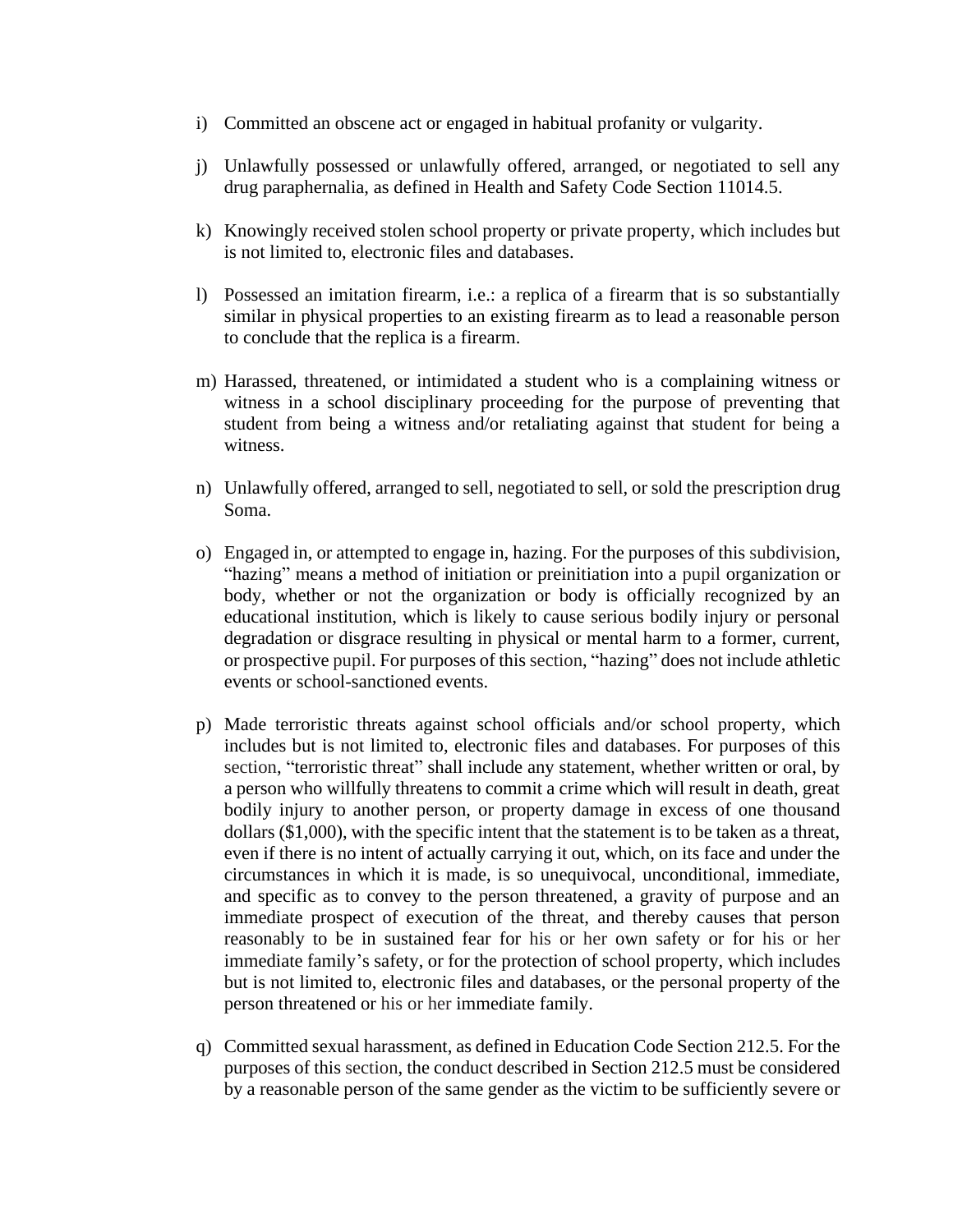pervasive to have a negative impact upon the individual's academic performance or to create an intimidating, hostile, or offensive educational environment. This section shall apply to pupils in any of grades 4 to 12, inclusive.

- r) Caused, attempted to cause, threatened to cause or participated in an act of hate violence, as defined in subdivision (e) of Section 233 of the Education Code. This section shall apply to pupils in any of grades 4 to 12, inclusive.
- s) Intentionally harassed, threatened or intimidated school personnel or volunteers and/or a student or group of students to the extent of having the actual and reasonably expected effect of materially disrupting class work, creating substantial disorder and invading the rights of either school personnel or volunteers and/or student(s) by creating an intimidating or hostile educational environment. This section shall apply to pupils in any of grades 4 to 12, inclusive.
- t) Engaged in an act of bullying, including, but not limited to, bullying committed by means of an electronic act.
	- 1) "Bullying" means any severe or pervasive physical or verbal act or conduct, including communications made in writing or by means of an electronic act, and including one or more acts committed by a student or group of students which would be deemed hate violence or harassment, threats, or intimidation, which are directed toward one or more students that has or can be reasonably predicted to have the effect of one or more of the following:
		- i. Placing a reasonable student (defined as a student, including, but is not limited to, a student with exceptional needs, who exercises average care, skill, and judgment in conduct for a person of his or her age, or for a person of his or her age with exceptional needs) or students in fear of harm to that student's or those students' person or property.
		- ii. Causing a reasonable student to experience a substantially detrimental effect on his or her physical or mental health.
		- iii. Causing a reasonable student to experience substantial interference with his or her academic performance.
		- iv. Causing a reasonable student to experience substantial interference with his or her ability to participate in or benefit from the services, activities, or privileges provided by the Charter School.
	- 2) "Electronic Act" means the creation or transmission originated on or off the school site, by means of an electronic device, including, but not limited to, a telephone, wireless telephone, or other wireless communication device, computer, or pager, of a communication, including, but not limited to, any of the following: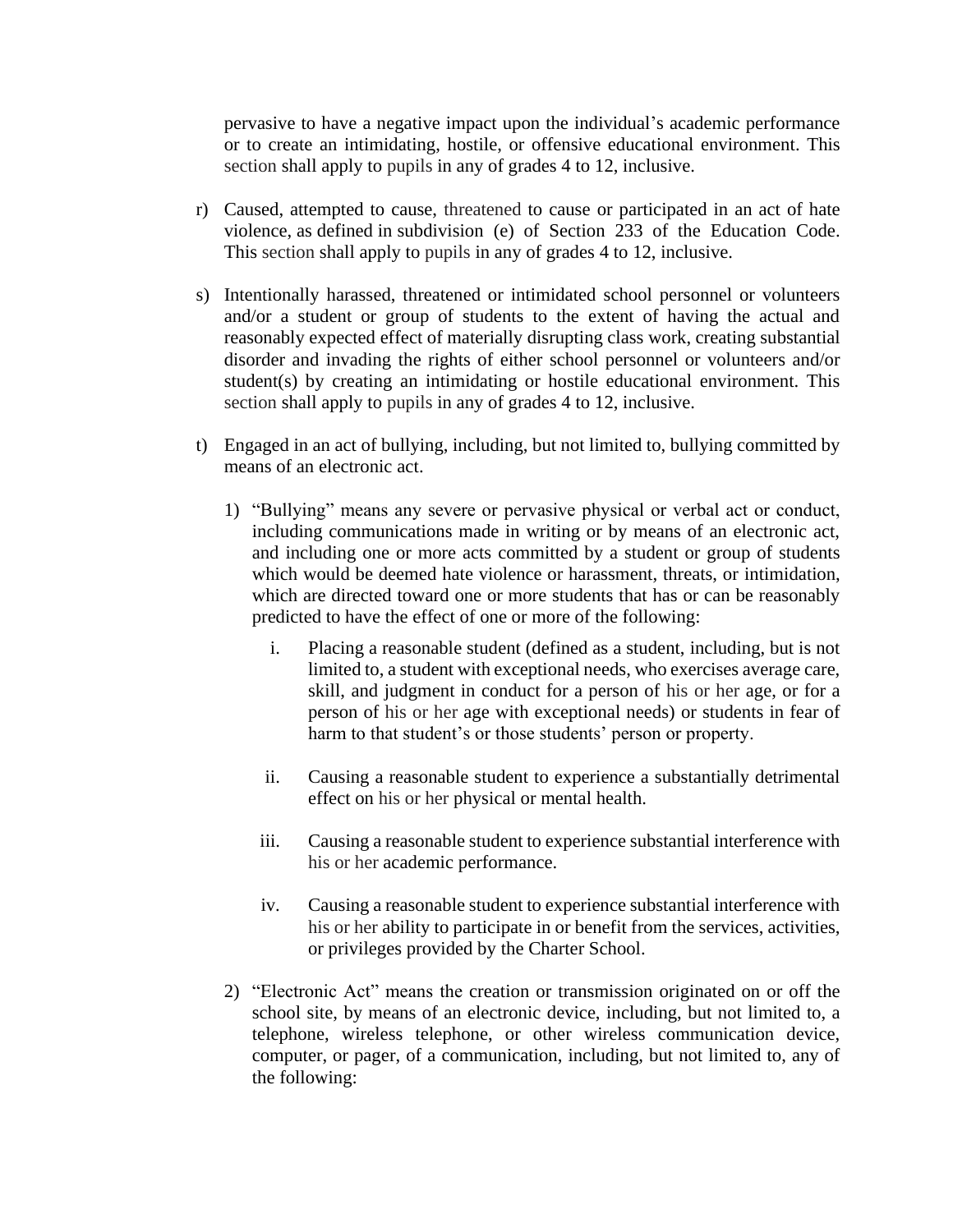- i. A message, text, sound, video, or image.
- ii. A post on a social network Internet Web site including, but not limited to:
	- (a) Posting to or creating a burn page. A "burn page" means an Internet Web site created for the purpose of having one or more of the effects as listed in subparagraph (1) above.
	- (b) Creating a credible impersonation of another actual pupil for the purpose of having one or more of the effects listed in subparagraph (1) above. "Credible impersonation" means to knowingly and without consent impersonate a pupil for the purpose of bullying the pupil and such that another pupil would reasonably believe, or has reasonably believed, that the pupil was or is the pupil who was impersonated.
	- (c) Creating a false profile for the purpose of having one or more of the effects listed in subparagraph (1) above. "False profile" means a profile of a fictitious pupil or a profile using the likeness or attributes of an actual pupil other than the pupil who created the false profile.
		- iii. An act of cyber sexual bullying.
		- (a) For purposes of this policy, "cyber sexual bullying" means the dissemination of, or the solicitation or incitement to disseminate, a photograph or other visual recording by a student to another student or to school personnel by means of an electronic act that has or can be reasonably predicted to have one or more of the effects described in subparagraphs (i) to (iv), inclusive, of paragraph (1). A photograph or other visual recording, as described above, shall include the depiction of a nude, semi-nude, or sexually explicit photograph or other visual recording of a minor where the minor is identifiable from the photograph, visual recording, or other electronic act.
		- (b) For purposes of this policy, "cyber sexual bullying" does not include a depiction, portrayal, or image that has any serious literary, artistic, educational, political, or scientific value or that involves athletic events or school-sanctioned activities.
- 3) Notwithstanding subparagraphs (1) and (2) above, an electronic act shall not constitute pervasive conduct solely on the basis that it has been transmitted on the Internet or is currently posted on the Internet.
- u) A pupil who aids or abets, as defined in Section 31 of the Penal Code, the infliction or attempted infliction of physical injury to another person may be subject to suspension, but not expulsion, except that a pupil who has been adjudged by a juvenile court to have committed, as an aider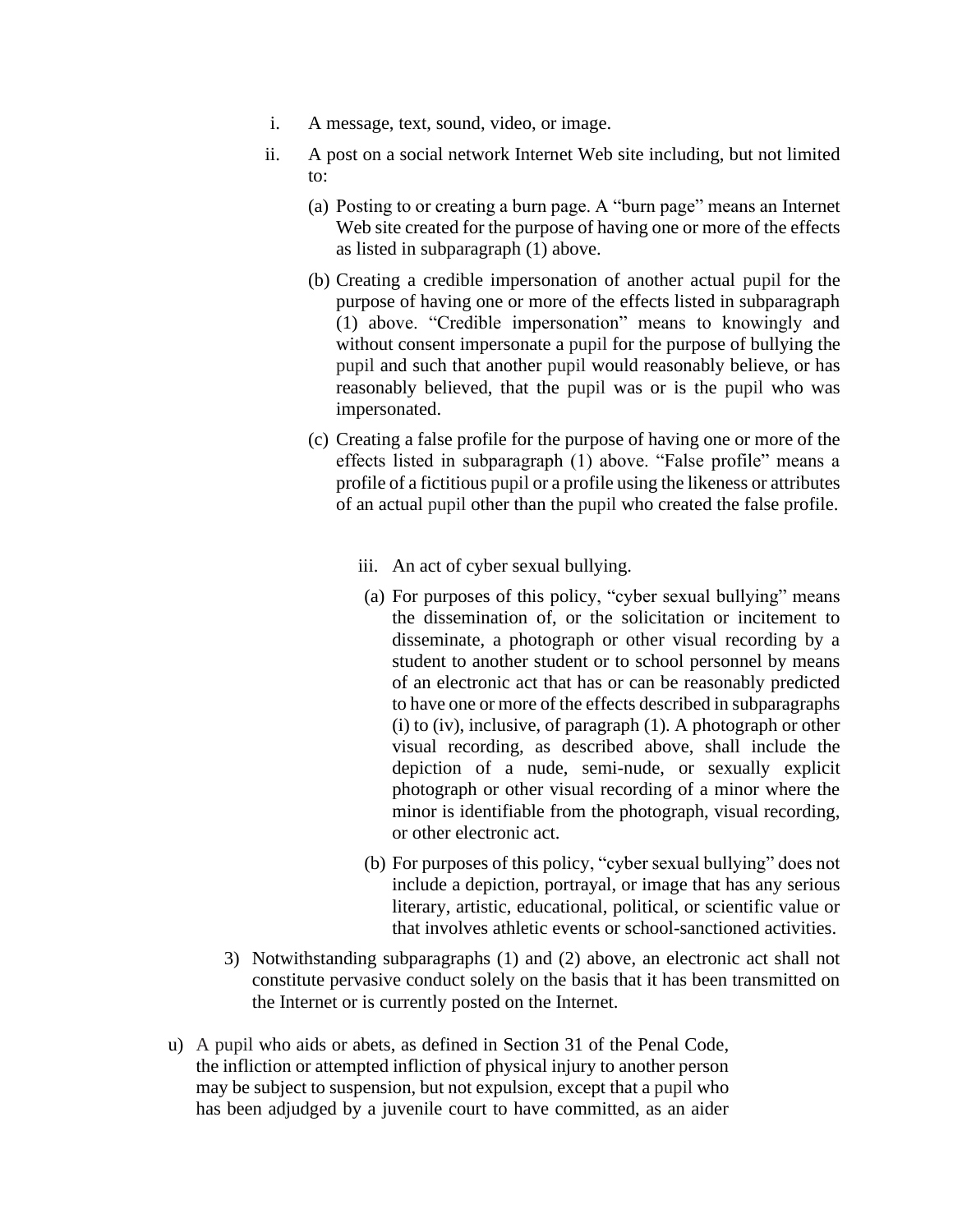and abettor, a crime of physical violence in which the victim suffered great bodily injury or serious bodily injury shall be subject to discipline pursuant to subdivision  $(3)(a)-(b)$ .

- v) Possessed, sold, or otherwise furnished any knife or other dangerous object of no reasonable use to the student unless, in the case of possession of any object of this type, the student had obtained written permission to possess the item from a certificated school employee, with the School Coordinator or designee's concurrence.
- 4. **Non-Discretionary Expellable Offenses**: Students must be recommended for expulsion for any of the following acts when it is determined pursuant to the procedures below that the pupil:
	- a) Possessed, sold, or otherwise furnished any firearm, explosive, or other destructive device unless, in the case of possession of any device of this type, the student had obtained written permission to possess the item from a certificated school employee, with the School Coordinator or designee's concurrence.
	- b) Brandished a knife at another person.
	- c) Unlawfully sold a controlled substance listed in Health and Safety Code Section 11053, et seq.
	- d) Committed or attempted to commit a sexual assault or committed a sexual battery as defined in Penal Code Sections 261, 266c, 286, 287, 288, or 289 of former Section 288a of the Penal Code or committed a sexual battery as defined in Penal Code Section 243.4.

If it is determined by the Administrative Panel and/or Board of Directors that a student has brought a firearm or destructive device, as defined in Section 921 of Title 18 of the United States Code, on to campus or to have possessed a firearm or destructive device on campus, the student shall be expelled for one year, pursuant to the Federal Gun Free Schools Act of 1994. In such instances, the pupil shall be provided due process rights of notice and a hearing as required in this policy.

The Charter School will use the following definitions:

- The term "knife" means (A) any dirk, dagger, or other weapon with a fixed, sharpened blade fitted primarily for stabbing; (B) a weapon with a blade fitted primarily for stabbing; (C) a weapon with a blade longer than 3½ inches; (D) a folding knife with a blade that locks into place; or (E) a razor with an unguarded blade.
- The term "firearm" means (A) any weapon (including a starter gun) which will or is designed to or may readily be converted to expel a projectile by the action of an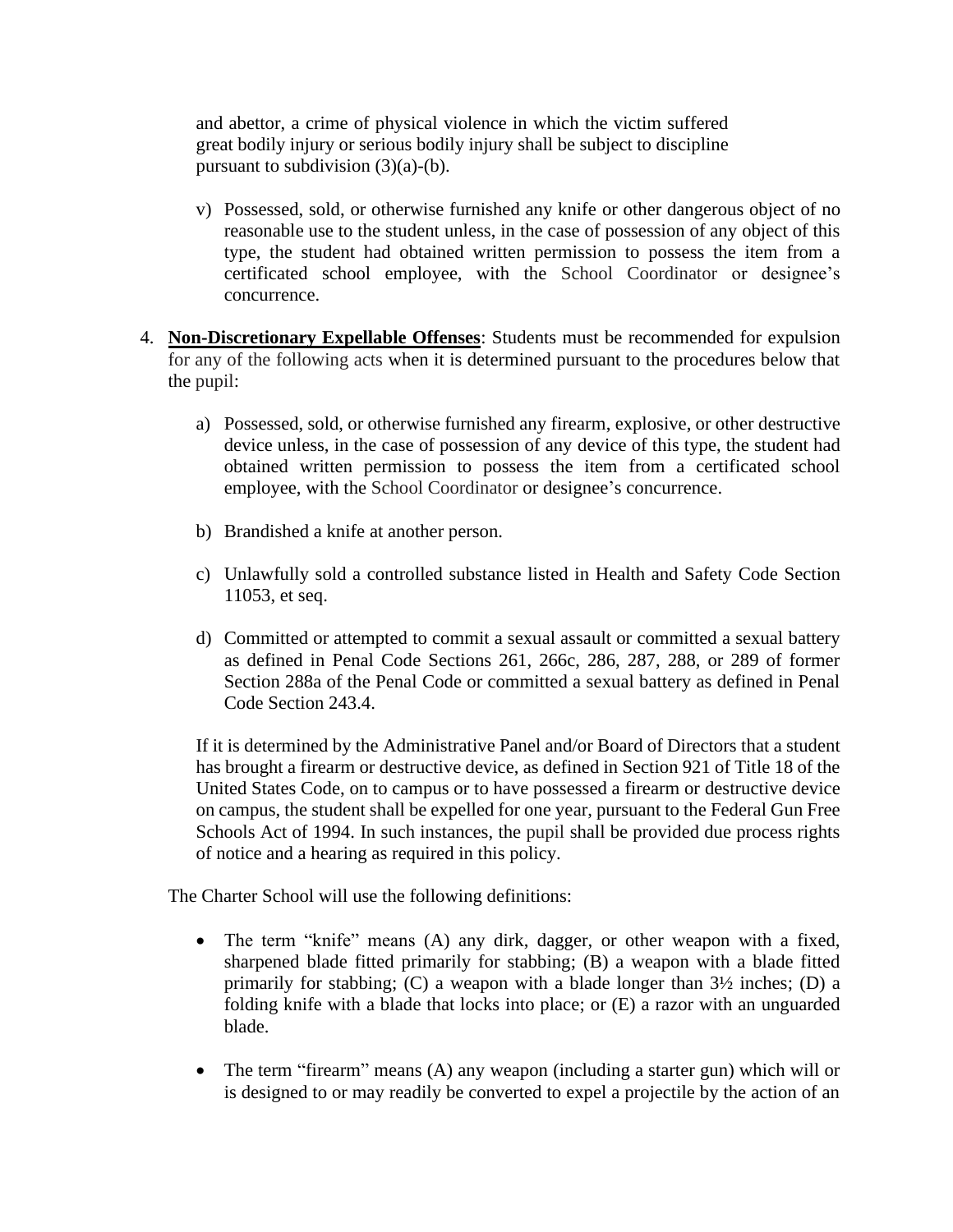explosive; (B) the frame or receiver of any such weapon; (C) any firearm muffler or firearm silencer; or (D) any destructive device. Such term does not include an antique firearm.

• The term "destructive device" means any explosive, incendiary, or poison gas, including but not limited to: (A) bomb; (B) grenade; (C) rocket having a propellant charge of more than four ounces; (D) missile having an explosive or incendiary charge of more than one-quarter ounce; (E) mine; or (F) device similar to any of the devices described in the preceding clauses.

### **C. Suspension Procedure**

Suspensions shall be initiated according to the following procedures:

1. Conference

Suspension shall be preceded, if possible, by a conference conducted by the School Coordinator or designee with the student and his or her parent/guardian and, whenever practical, the teacher, supervisor or Audeo Charter School employee who referred the student to the School Coordinator or designee.

The conference may be omitted if the School Coordinator or designee determines that an emergency situation exists. An "emergency situation" involves a clear and present danger to the lives, safety or health of students or Audeo Charter School personnel. If a student is suspended without this conference, both the parent/guardian and student shall be notified of the student's right to return to school for the purpose of a conference.

At the conference, the pupil shall be informed of the reason for the disciplinary action and the evidence against him or her and shall be given the opportunity to present his or her version and evidence in his or her defense, in accordance with Education Code Section  $47605(c)(5)(J)(i)$ . This conference shall be held within two (2) school days, unless the pupil waives this right or is physically unable to attend for any reason including, but not limited to, incarceration or hospitalization. No penalties may be imposed on a pupil for failure of the pupil's parent or guardian to attend a conference with Audeo Charter School officials. Reinstatement of the suspended pupil shall not be contingent upon attendance by the pupil's parent or /guardian at the conference.

2. Notice to Parents/Guardians

At the time of the suspension, an administrator or designee shall make a reasonable effort to contact the parent/guardian by telephone or in person. Whenever a student is suspended, the parent/guardian shall be notified in writing of the suspension and the date of return following suspension. This notice shall state the specific offense committed by the student. In addition, the notice may also state the date and time when the student may return to school. If Audeo Charter School officials wish to ask the parent/guardian to confer regarding matters pertinent to the suspension, the notice may request that the parent/guardian respond to such requests without delay.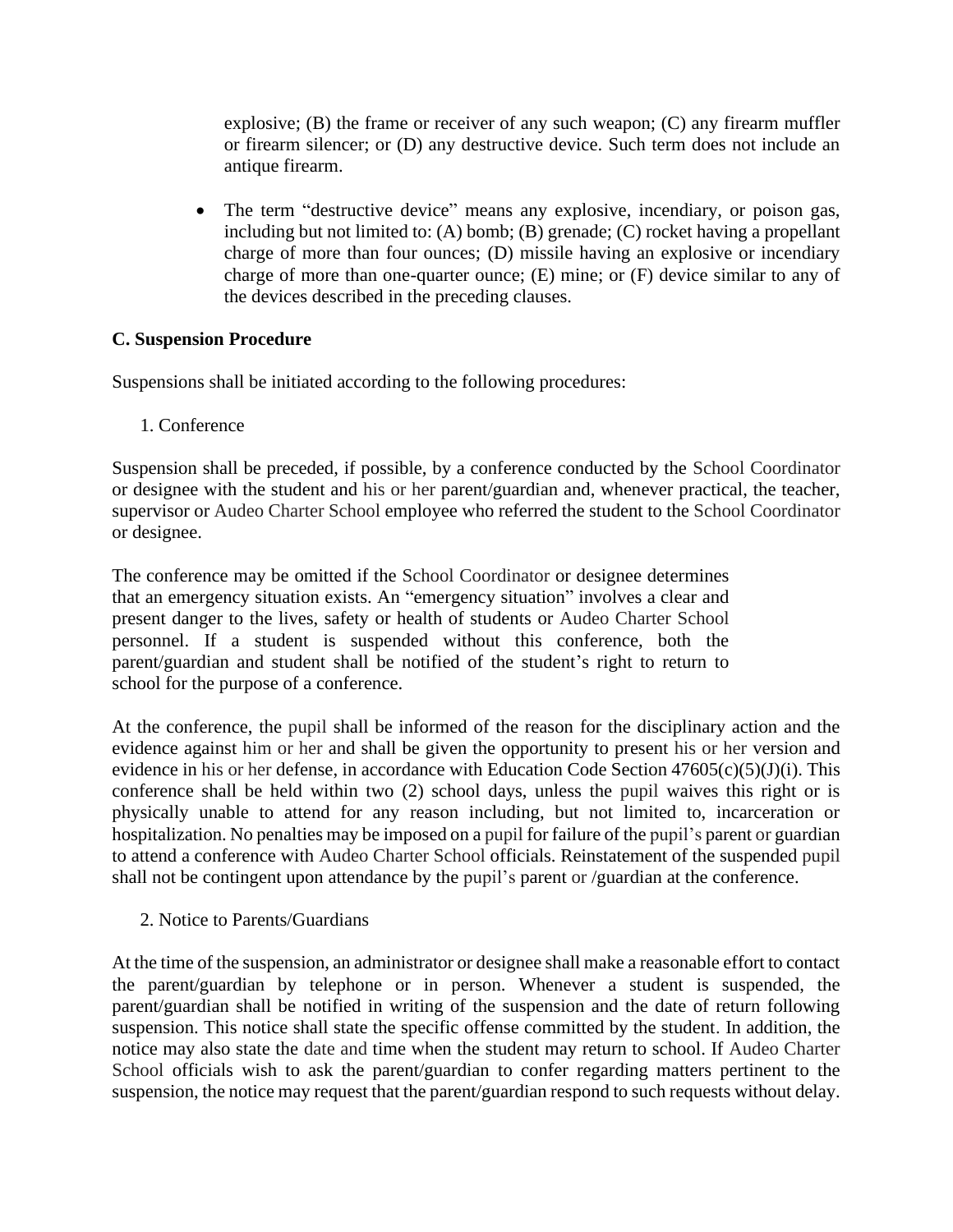3. Suspension Time Limits/Recommendation for Expulsion

Suspensions, when not including a recommendation for expulsion, shall not exceed five (5) consecutive school days per suspension. Upon a recommendation of expulsion by the School Coordinator or designee, the pupil and the pupil's parent/guardian or representative will be invited to a conference to determine if the suspension for the pupil should be extended pending an expulsion hearing. In such instances when the Charter School has determined a suspension period shall be extended, such extension shall be made only after a conference is held with the pupil or the pupil's parents, unless the pupil and the pupil's parents fail to attend the conference.

This determination will be made by the School Coordinator or designee upon either of the following: 1) the pupil's presence will be disruptive to the education process; or 2) the pupil poses a threat or danger to others. Upon either determination, the pupil's suspension will be extended pending the results of an expulsion hearing.

4. Homework Assignments During Suspension

In accordance with Education Code Section 47606.2(a), upon the request of a parent, a legal guardian or other person holding the right to make education decisions for the student, or the affected student, a teacher shall provide to a student in any of grades 1 to 12, inclusive, who has been suspended from school for two (2) or more school days, the homework that the student would otherwise have been assigned.

In accordance with Education Code Section 47606.2(b), if a homework assignment that is requested pursuant to Section 47606.2(a) and turned into the teacher by the student either upon the student's return to school from suspension or within the timeframe originally prescribed by the teacher, whichever is later, is not graded before the end of the academic term, that assignment shall not be included in the calculation of the student's overall grade in the class.

## **D. Authority to Expel**

As required by Education Code Section  $47605(c)(5)(J)(ii)$ , students recommended for expulsion are entitled to a hearing adjudicated by a neutral officer to determine whether the student should be expelled. The procedures herein provide for such a hearing and the notice of said hearing, as required by law.

A student may be expelled either by the neutral and impartial Charter school Board of Directors following a hearing before it or by the Board of Directors upon the recommendation of a neutral and impartial Administrative Panel, to be assigned by the Board of Directors as needed. The Administrative Panel shall consist of at least three (3) members who are certificated and neither a teacher of the pupil nor a member of the Charter School Board of Directors. Each entity shall be presided over by a designated neutral hearing chairperson. The Administrative Panel may recommend expulsion of any student found to have committed an expellable offense, and the Board of Directors shall make the final determination.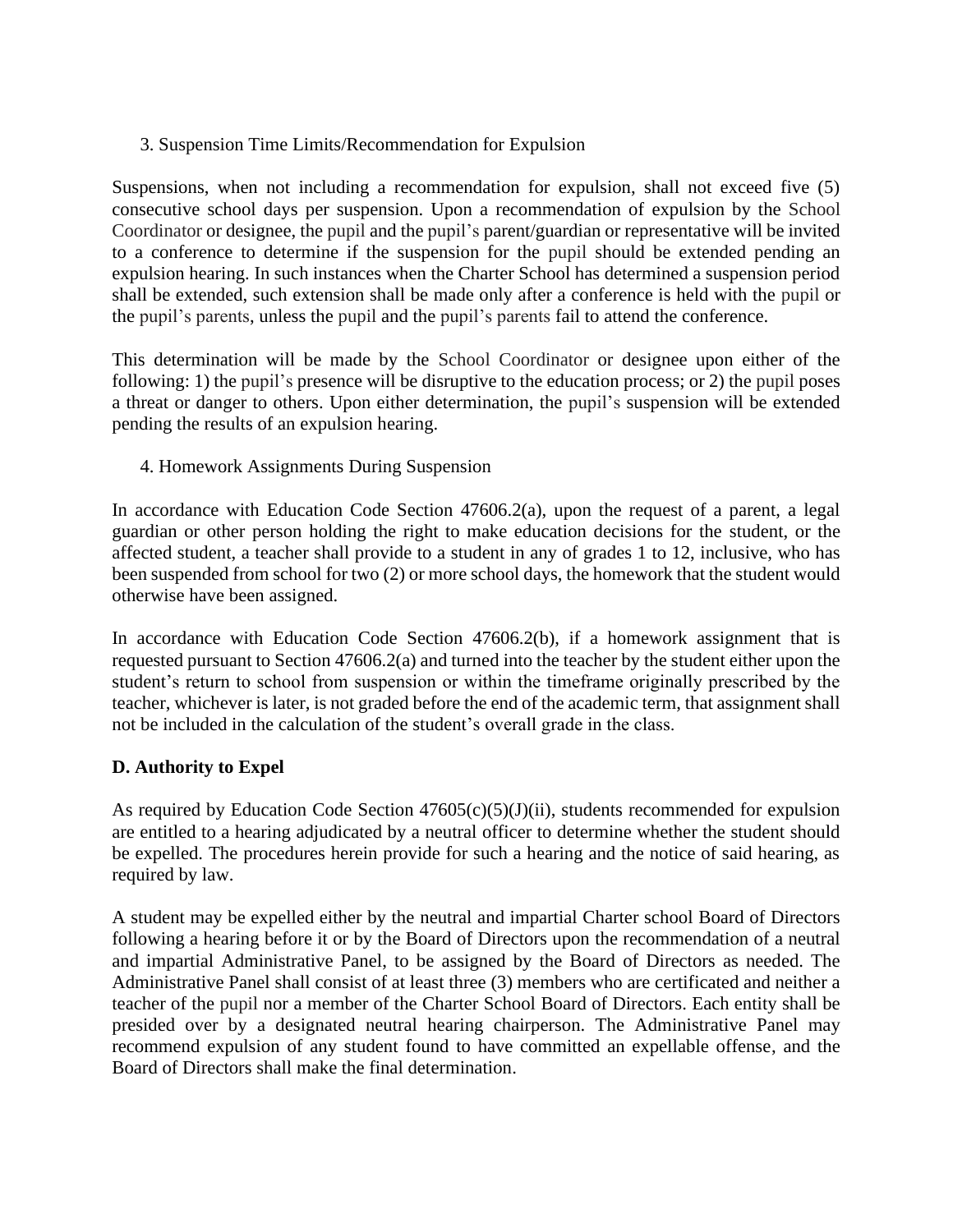## **E. Expulsion Procedures**

Students recommended for expulsion are entitled to a hearing to determine whether the student should be expelled. Unless postponed for good cause, the hearing shall be held within thirty (30) school days after the School Coordinator or designee determines that the pupil has committed an expellable offense and recommends the student for expulsion.

In the event an Administrative Panel hears the case, it will make a recommendation to the Board for a final decision whether to expel. The hearing shall be held in closed session (complying with all pupil confidentiality rules under the Family Educational Rights and Privacy Act "FERPA") unless the pupil makes a written request for a public hearing in open session three (3) days prior to the date of the scheduled hearing.

Written notice of the hearing shall be forwarded to the student and the student's parent/guardian at least ten (10) calendar days before the date of the hearing. Upon mailing the notice, it shall be deemed served upon the pupil. The notice shall include:

- 1. The date and place of the expulsion hearing.
- 2. A statement of the specific facts, charges and offenses upon which the proposed expulsion is based.
- 3. A copy of Audeo Charter School's disciplinary rules which relate to the alleged violation.
- 4. Notification of the student's or parent/guardian's obligation to provide information about the student's status at Audeo Charter School to any other school district or school to which the student seeks enrollment.
- 5. The opportunity for the student and/or the student's parent/guardian to appear in person or to employ and be represented by counsel or a non-attorney advisor.
- 6. The right to inspect and obtain copies of all documents to be used at the hearing.
- 7. The opportunity to confront and question all witnesses who testify at the hearing.
- 8. The opportunity to question all evidence presented and to present oral and documentary evidence on the student's behalf including witnesses.

## **F. Special Procedures for Expulsion Hearings Involving Sexual Assault or Battery Offenses**

Audeo Charter School may, upon a finding of good cause, determine that the disclosure of either the identity of the witness or the testimony of that witness at the hearing, or both, would subject the witness to an unreasonable risk of psychological or physical harm. Upon this determination, the testimony of the witness may be presented at the hearing in the form of sworn declarations that shall be examined only by Audeo or the hearing officer. Copies of these sworn declarations, edited to delete the name and identity of the witness, shall be made available to the student.

> 1. The complaining witness in any sexual assault or battery case must be provided with a copy of the applicable disciplinary rules and advised of his/her right to (a) receive five (5) calendar days' notice of his/her scheduled testimony; (b) have up to two (2) adult support persons of his/her choosing present in the hearing at the time he/she testifies, which may include a parent/guardian or legal counsel; and (c) elect to have the hearing closed while testifying.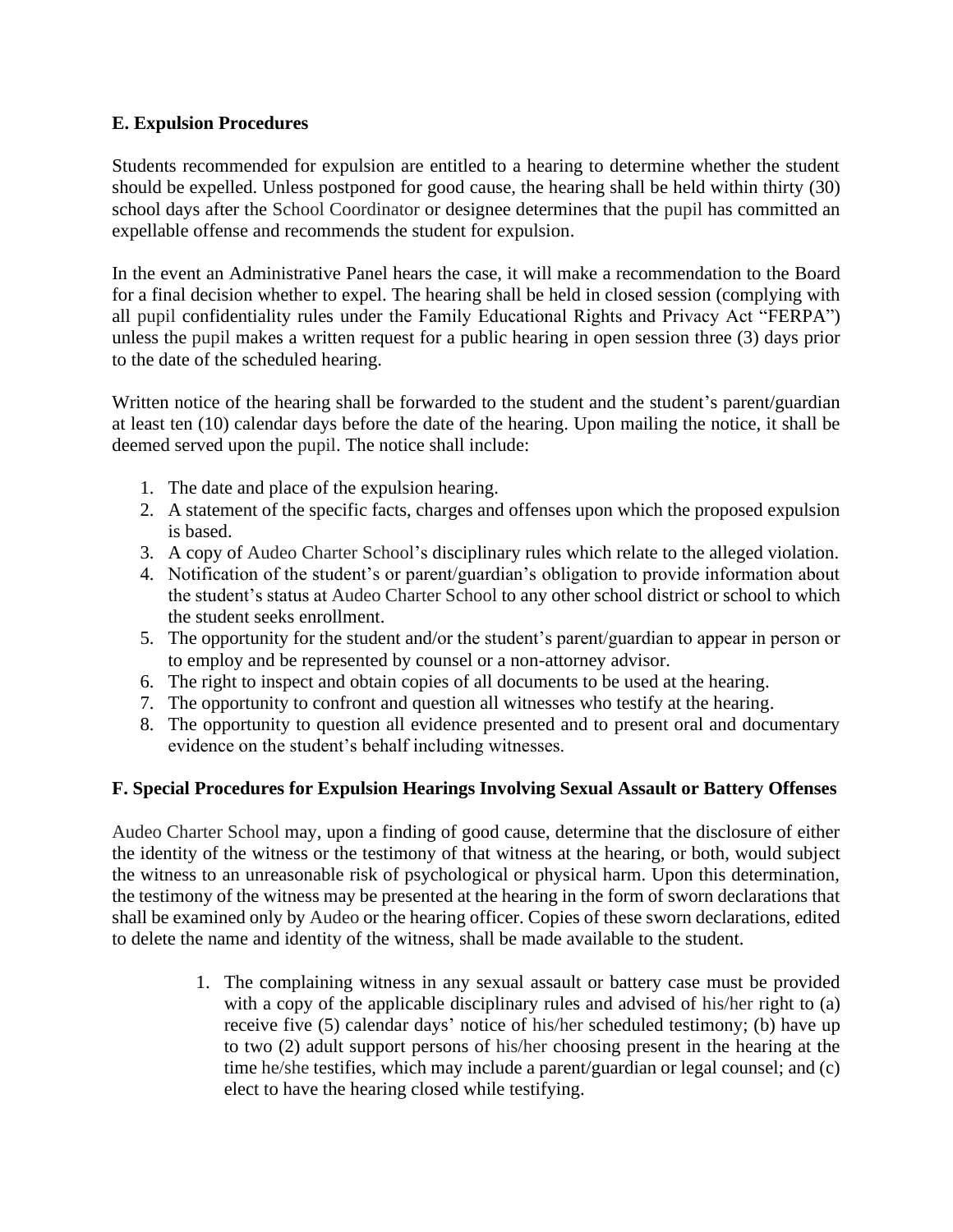- 2. Audeo Charter School must also provide the victim a room separate from the hearing room for the complaining witness' use prior to and during breaks in testimony.
- 3. At the discretion of the entity conducting the expulsion hearing, the complaining witness shall be allowed periods of relief from examination and cross-examination during which he or she may leave the hearing room.
- 4. The entity conducting the expulsion hearing may also arrange the seating within the hearing room to facilitate a less intimidating environment for the complaining witness.
- 5. The entity conducting the expulsion hearing may also limit time for taking the testimony of the complaining witness to the hours he/she is normally in school, if there is no good cause to take the testimony during other hours.
- 6. Prior to a complaining witness testifying, the support persons must be admonished that the hearing is confidential. Nothing in the law precludes the entity presiding over the hearing from removing a support person whom the presiding person finds is disrupting the hearing. The entity conducting the hearing may permit any one of the support persons for the complaining witness to accompany him or her to the witness stand.
- 7. If one or both of the support persons is also a witness, Audeo must present evidence that the witness' presence is both desired by the witness and will be helpful to Audeo Charter School. The entity presiding over the hearing shall permit the witness to stay unless it is established that there is a substantial risk that the testimony of the complaining witness would be influenced by the support person, in which case the presiding official shall admonish the support person or persons not to prompt, sway, or influence the witness in any way. Nothing shall preclude the presiding officer from exercising his or her discretion to remove a person from the hearing whom he or she believes is prompting, swaying, or influencing the witness.
- 8. The testimony of the support person shall be presented before the testimony of the complaining witness and the complaining witness shall be excluded from the courtroom during that testimony.
- 9. Especially for charges involving sexual assault or battery, if the hearing is to be conducted in public at the request of the pupil being expelled, the complaining witness shall have the right to have his/her testimony heard in a closed session when testifying at a public meeting would threaten serious psychological harm to the complaining witness and there are no alternative procedures to avoid the threatened harm. The alternative procedures may include videotaped depositions or contemporaneous examination in another place communicated to the hearing room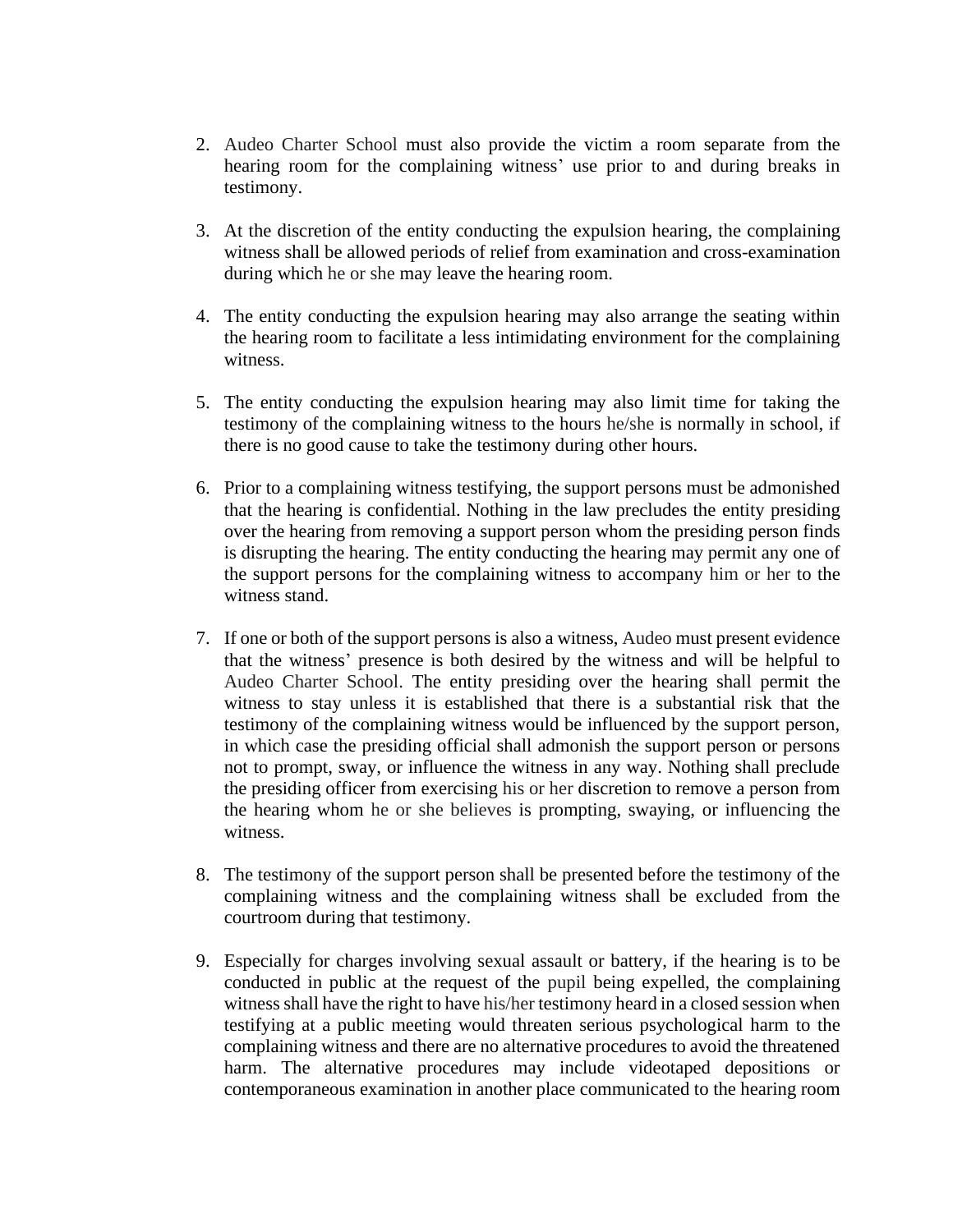by means of closed-circuit television.

10. Evidence of specific instances of a complaining witness' prior sexual conduct is presumed inadmissible and shall not be heard absent a determination by the entity conducting the hearing that extraordinary circumstances exist requiring the evidence be heard. Before such a determination regarding extraordinary circumstance can be made, the witness shall be provided notice and an opportunity to present opposition to the introduction of the evidence. In the hearing on the admissibility of the evidence, the complaining witness shall be entitled to be represented by a parent, legal counsel, or other support person. Reputation or opinion evidence regarding the sexual behavior of the complaining witness is not admissible for any purpose.

## **G. Record of Hearing**

A record of the hearing shall be made and may be maintained by any means, including electronic recording, as long as a reasonably accurate and complete written transcription of the proceedings can be made.

## **H. Presentation of Evidence**

While technical rules of evidence do not apply to expulsion hearings, evidence may be admitted and used as proof only if it is the kind of evidence on which reasonable persons can rely in the conduct of serious affairs. A recommendation by the Administrative Panel to expel must be supported by substantial evidence that the student committed an expellable offense. Findings of fact shall be based solely on the evidence at the hearing. While hearsay evidence is admissible, no decision to expel shall be based solely on hearsay. Sworn declarations may be admitted as testimony from witnesses of whom the Board or Administrative Panel determines that disclosure of their identity or testimony at the hearing may subject them to an unreasonable risk of physical or psychological harm.

If, due to a written request by the expelled pupil, the hearing is held at a public meeting, and the charge is committing or attempting to commit a sexual assault or committing a sexual battery as defined in Education Code Section 48900, a complaining witness shall have the right to have his or her testimony heard in a session closed to the public.

## **I. Expulsion Decision**

The decision of the Administrative Panel shall be in the form of written findings of fact and a written recommendation to the Board of Directors, who will make a final determination regarding the expulsion. The Board of Directors shall make the final determination regarding the expulsion within ten (10) school days following the conclusion of the hearing. The decision of the Board is final.

If the Administrative Panel decides not to recommend expulsion, or the Board of Directors ultimately decides not to expel, the student shall immediately be returned to his/her educational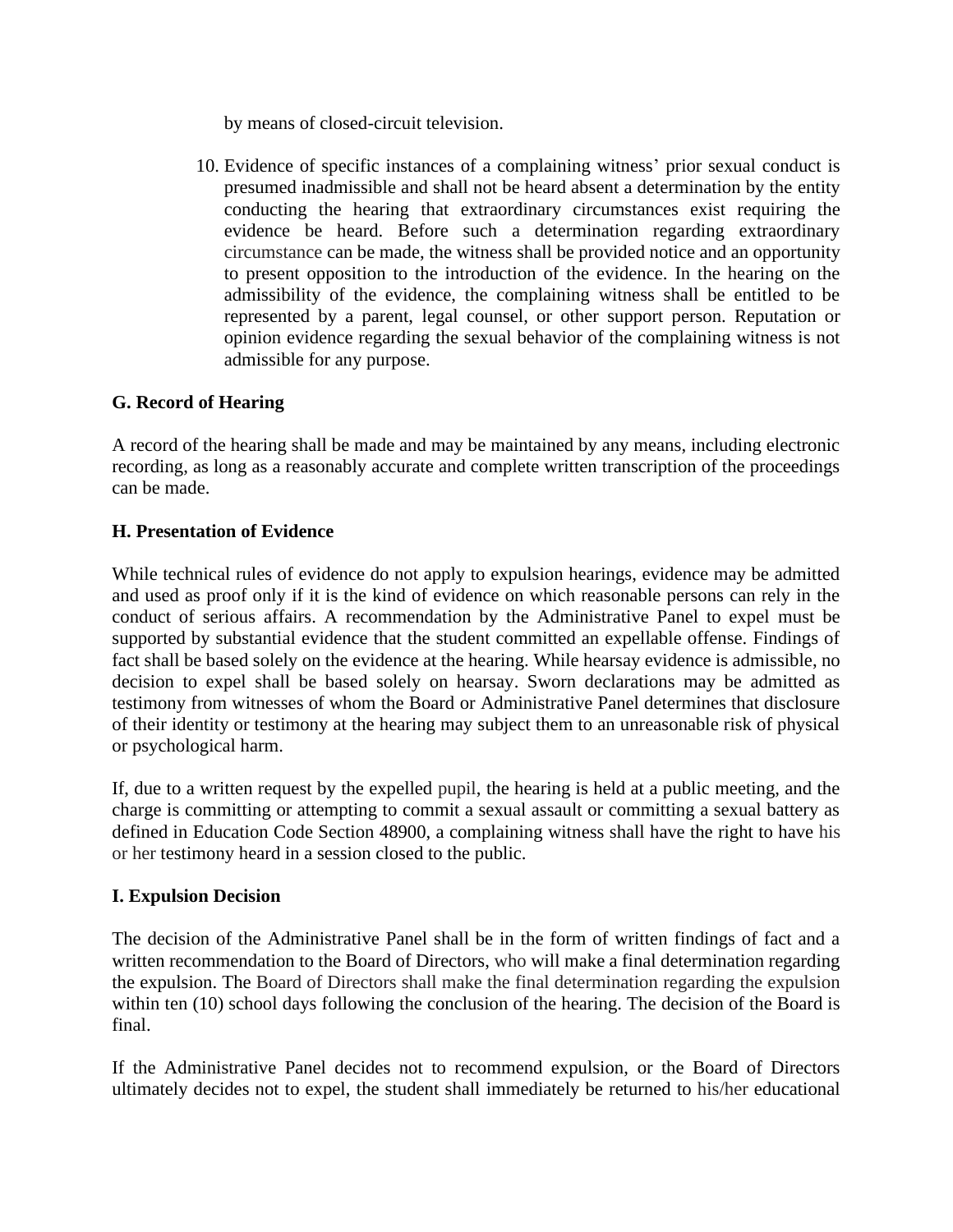program.

The Board of Directors may also determine to suspend the enforcement of the expulsion order for a period of not more than one (1) calendar year from the date of the expulsion hearing and return the student to the student's previous educational program under a probationary status and rehabilitation plan to be determined by the Board. During the period of the suspension of the expulsion order, the student is deemed to be on probationary status. The Board of Directors may revoke the suspension of an expulsion order under this section if the student commits any of the enumerated offenses listed above or violates any of the Charter School's rules and regulations governing student conduct. If the Board revokes the suspension of an expulsion order, the student may be expelled under the terms of the original expulsion order. The Board of Directors shall apply the criteria for suspending the enforcement of the expulsion order equally to all students, including individuals with exceptional needs as defined in Education Code Section 56026. The Board of Directors shall further comply with the provisions set forth under Education Code Section 48917, except as otherwise expressly set forth herein.

## **J. Written Notice to Expel**

The School Coordinator or designee, following a decision of the Board of to expel, shall send written notice of the decision to expel, including the Board's adopted findings of fact, to the student and student's parent/guardian. This notice shall also include the following: Notice of the specific offense committed by the student; and Notice of the student's or parent/guardian's obligation to inform any new district in which the student seeks to enroll of the student's status with Audeo. The School Coordinator or designee shall send a copy of the written notice of the decision to expel to the authorizer. This notice shall include the following: a) The student's name b) The specific expellable offense committed by the student.

## **K. Disciplinary Records**

Audeo Charter School shall maintain records of all student suspensions and expulsions at Audeo Charter School Such records shall be made available to the authorizer upon request.

## **L. No Right to Appeal**

The student shall have no right of appeal from expulsion from Audeo Charter School as the Student Success Programs Board of Directors' decision to expel shall be final.

## **M. Expelled Pupils/Alternative Education**

Parents/guardians of pupils who are expelled shall be responsible for seeking alternative education programs including, but not limited to, programs within the County or their school district of residence. Audeo Charter School shall work cooperatively with parents/guardians as requested by parents/guardians or by the school district of residence to assist with locating alternative placements during expulsion.

### **N. Rehabilitation Plans**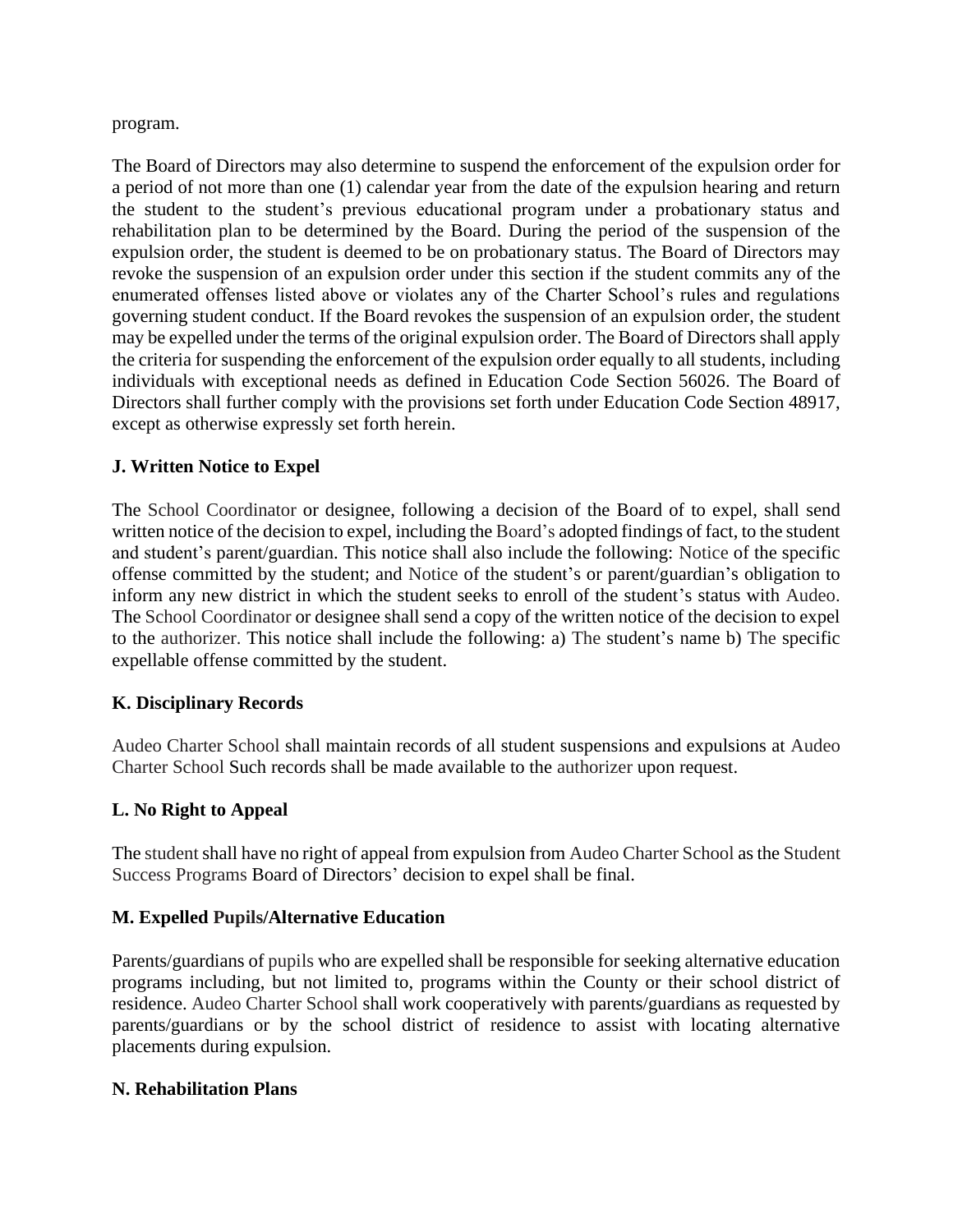Students who are expelled from Audeo shall be given a rehabilitation plan upon expulsion as developed by the Board at the time of the expulsion order, which may include, but is not limited to, periodic review as well as assessment at the time of review for readmission. The rehabilitation plan should include a date not later than one year from the date of expulsion when the pupil may reapply to Audeo Charter School for readmission.

### **O. Readmission or Admission of Previously Expelled Student**

The decision to readmit a pupil after the end of the student's expulsion term or to admit a previously expelled pupil from another school district or Audeo who has not been readmitted/admitted to another school or school district after the end of the student's expulsion term, shall be in the sole discretion of the Board following a meeting with the School Coordinator or designee and the pupil and parent/guardian or representative to determine whether the pupil has successfully completed the rehabilitation plan and to determine whether the pupil poses a threat to others or will be disruptive to the school environment. The School Coordinator or designee shall make a recommendation to the Board following the meeting regarding his or her determination. The Board shall then make a final decision regarding readmission or admission of the student during the closed session of a public meeting, reporting out any action taken during closed session consistent with the requirements of the Brown Act. The pupil's readmission is also contingent upon Audeo Charter School capacity at the time the student seeks readmission or admission to the Charter School.

### **P. Notice to Teachers**

The Charter School shall notify teachers of each student who has engaged in or is reasonably suspected to have engaged in any of the acts listed in Education Code Section 49079 and the corresponding enumerated offenses set forth above.

## **Q. Special Procedures for the Consideration of Suspension and Expulsion or Involuntary Removal of Students with Disabilities**

1. Notification of SELPA

Audeo Charter School shall immediately notify the SELPA and coordinate the procedures in this policy with the SELPA of the discipline of any student with a disability or student that Audeo Charter School or the SELPA would be deemed to have knowledge that the student had a disability.

2. Services During Suspension

Students suspended for more than ten (10) school days in a school year shall continue to receive services so as to enable the student to continue to participate in the general education curriculum, although in another setting (which could constitute a change of placement and the student's IEP would reflect this change), and to progress toward meeting the goals set out in the child's IEP/504 Plan; and receive, as appropriate, a functional behavioral assessment and behavioral intervention services and modifications, that are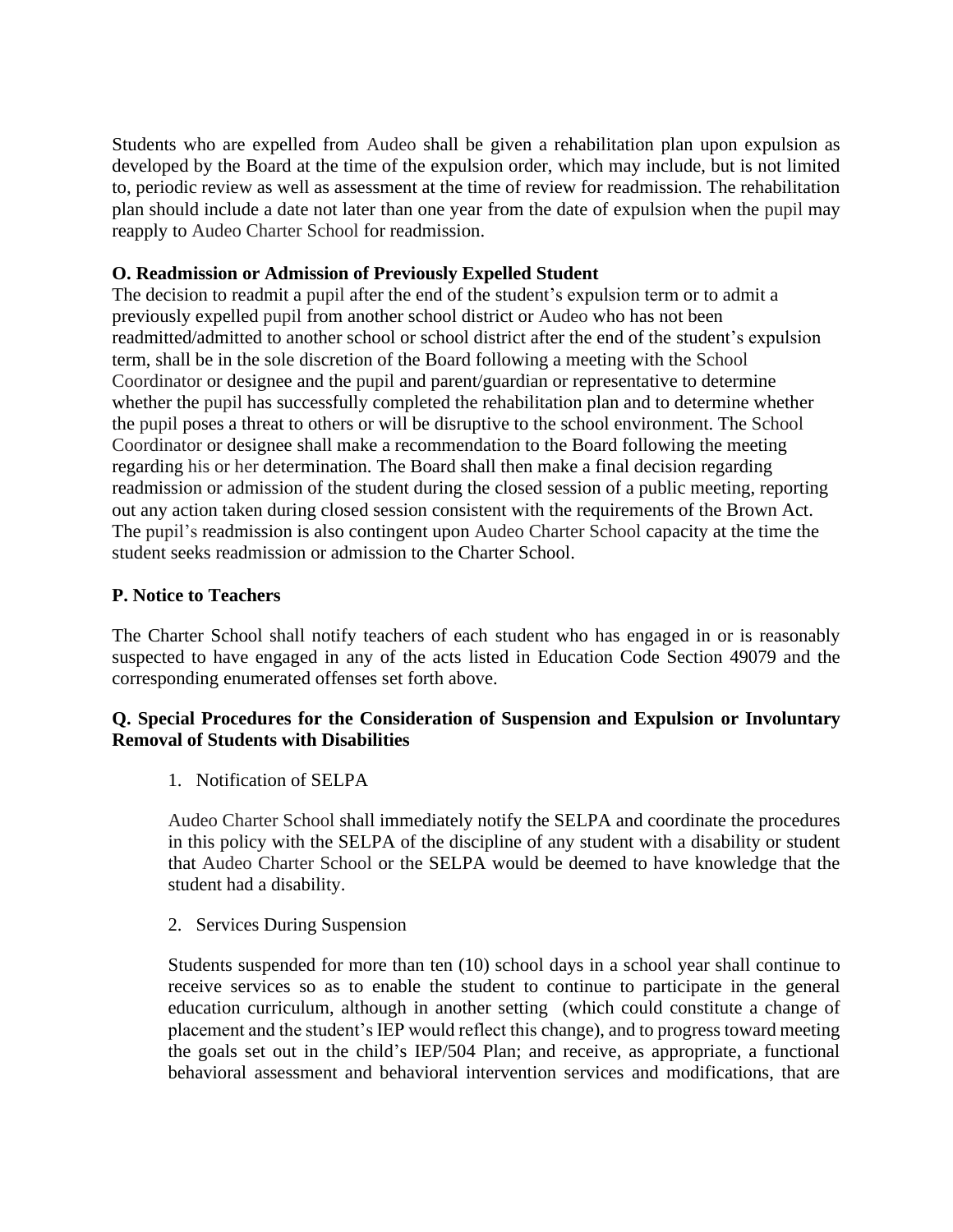designed to address the behavior violation so that it does not recur. These services may be provided in an interim alterative educational setting.

3. Procedural Safeguards/Manifestation Determination

Within ten (10) school days of a recommendation for expulsion or any decision to change the placement of a child with a disability because of a violation of a code of student conduct, Audeo Charter School, the parent, and relevant members of the IEP/504 Team shall review all relevant information in the student's file, including the child's IEP/504 Plan, any teacher observations, and any relevant information provided by the parents to determine:

- a. If the conduct in question was caused by, or had a direct and substantial relationship to, the child's disability; or
- b. If the conduct in question was the direct result of the local educational agency's failure to implement the IEP/504 Plan.

If Audeo Charter School, the parent, and relevant members of the IEP/504 Team determine that either of the above is applicable for the child, the conduct shall be determined to be a manifestation of the child's disability.

If Audeo Charter School, the parent, and relevant members of the IEP/504 Team make the determination that the conduct was a manifestation of the child's disability, the IEP/504 Team shall:

- a. Conduct a functional behavioral assessment and implement a behavioral intervention plan for such child, provided that the Audeo Charter School had not conducted such assessment prior to such determination before the behavior that resulted in a change in placement;
- b. If a behavioral intervention plan has been developed, review the behavioral intervention plan if the child already has such a behavioral intervention plan, and modify it, as necessary, to address the behavior; and
- c. Return the child to the placement from which the child was removed, unless the parent/guardian and Audeo Charter School agree to a change of placement as part of the modification of the behavioral intervention plan.

If Audeo Charter School, the parent/guardian, and relevant members of the IEP/504 Team determine that the behavior was not a manifestation of the student's disability and that the conduct in question was not a direct result of the failure to implement the IEP/504 Plan, then Audeo Charter School may apply the relevant disciplinary procedures to children with disabilities in the same manner and for the same duration as the procedures would be applied to students without disabilities.

4. Due Process Appeals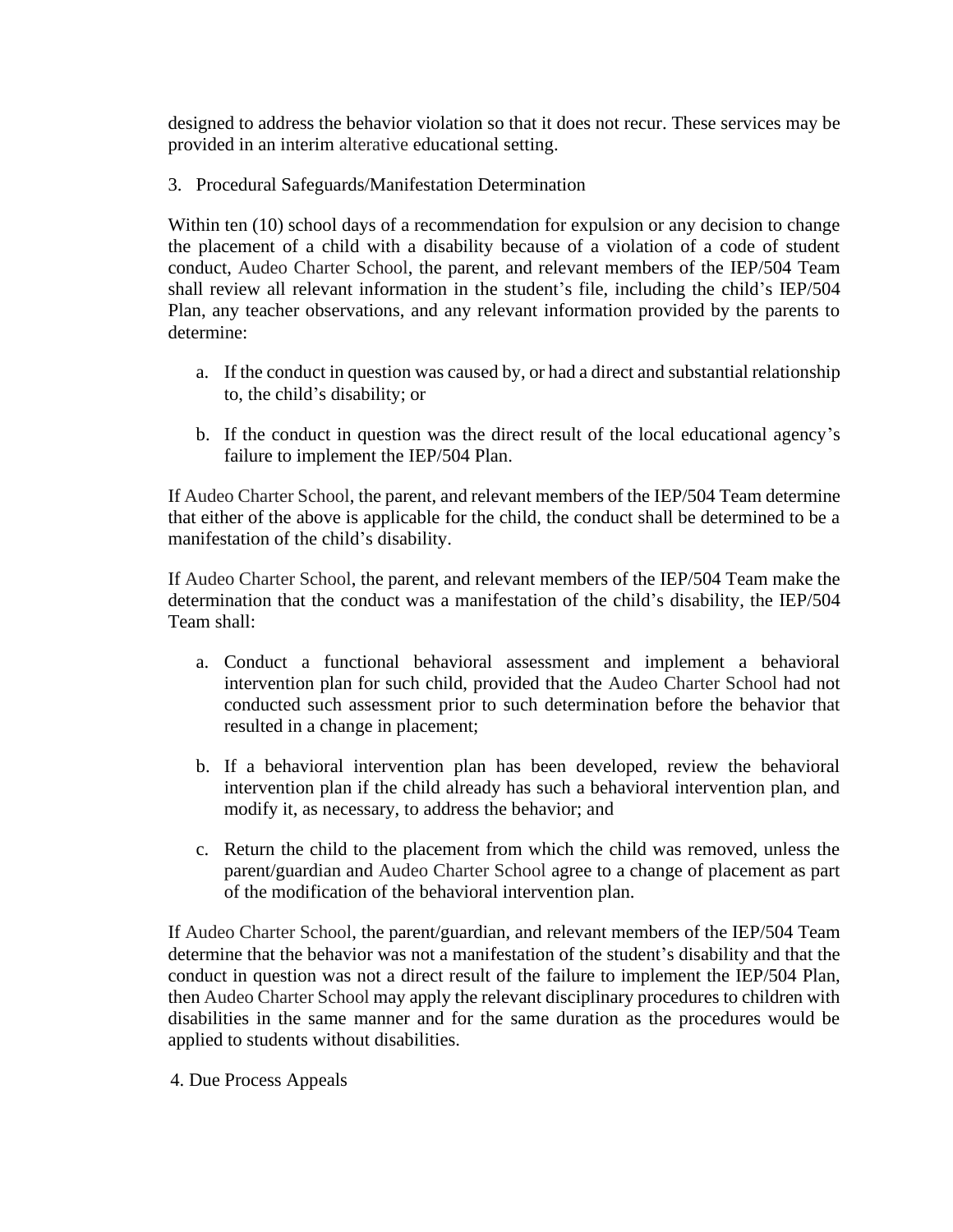The parent/guardian of a child with a disability who disagrees with any decision regarding placement, or the manifestation determination, or Audeo Charter School believes that maintaining the current placement of the child is substantially likely to result in injury to the child or to others, may request an expedited administrative hearing through the Special Education Unit of the Office of Administrative Hearings or by utilizing the dispute provisions of the 504 Policy and Procedures.

When an appeal relating to the placement of the student or the manifestation determination has been requested by either the parent/guardian or Audeo Charter School, the student shall remain in the interim alternative educational setting pending the decision of the hearing officer in accordance with state and federal law, including 20 USC Section 1415(k), until the expiration of the forty-five (45) day time period provided for in an interim alternative educational setting, unless the parent/guardian and Audeo Charter School agree otherwise.

In accordance with 20 U.S.C. Section  $1415(k)(3)$ , if a parent/guardian disagrees with any decision regarding placement, or the manifestation determination, or if the Charter School believes that maintaining the current placement of the child is substantially likely to result in injury to the child or to others, the parent/guardian or Charter School may request a hearing.

In such an appeal, a hearing officer may: (1) return a child with a disability to the placement from which the child was removed; or (2) order a change in placement of a child with a disability to an appropriate interim alternative educational setting for not more than 45 school days if the hearing officer determines that maintaining the current placement of such child is substantially likely to result in injury to the child or to others.

### 5. Special Circumstances

Audeo Charter School personnel may consider any unique circumstances on a case-bycase basis when determining whether to order a change in placement for a child with a disability who violates a code of student conduct.

The School Coordinator or designee may remove a student to an interim alternative educational setting for not more than forty-five (45) school days without regard to whether the behavior is determined to be a manifestation of the student's disability in cases where a student:

- a. Carries or possesses a weapon, as defined in 18 USC 930, to or at school, on school premises, or to or at a school function;
- b. Knowingly possesses or uses illegal drugs, or sells or solicits the sale of a controlled substance, while at school, on school premises, or at a school function; or
- c. Has inflicted serious bodily injury, as defined by 20 USC  $1415(k)(7)(D)$ , upon a person while at school, on school premises, or at a school function.
- 6. Interim Alternative Educational Setting